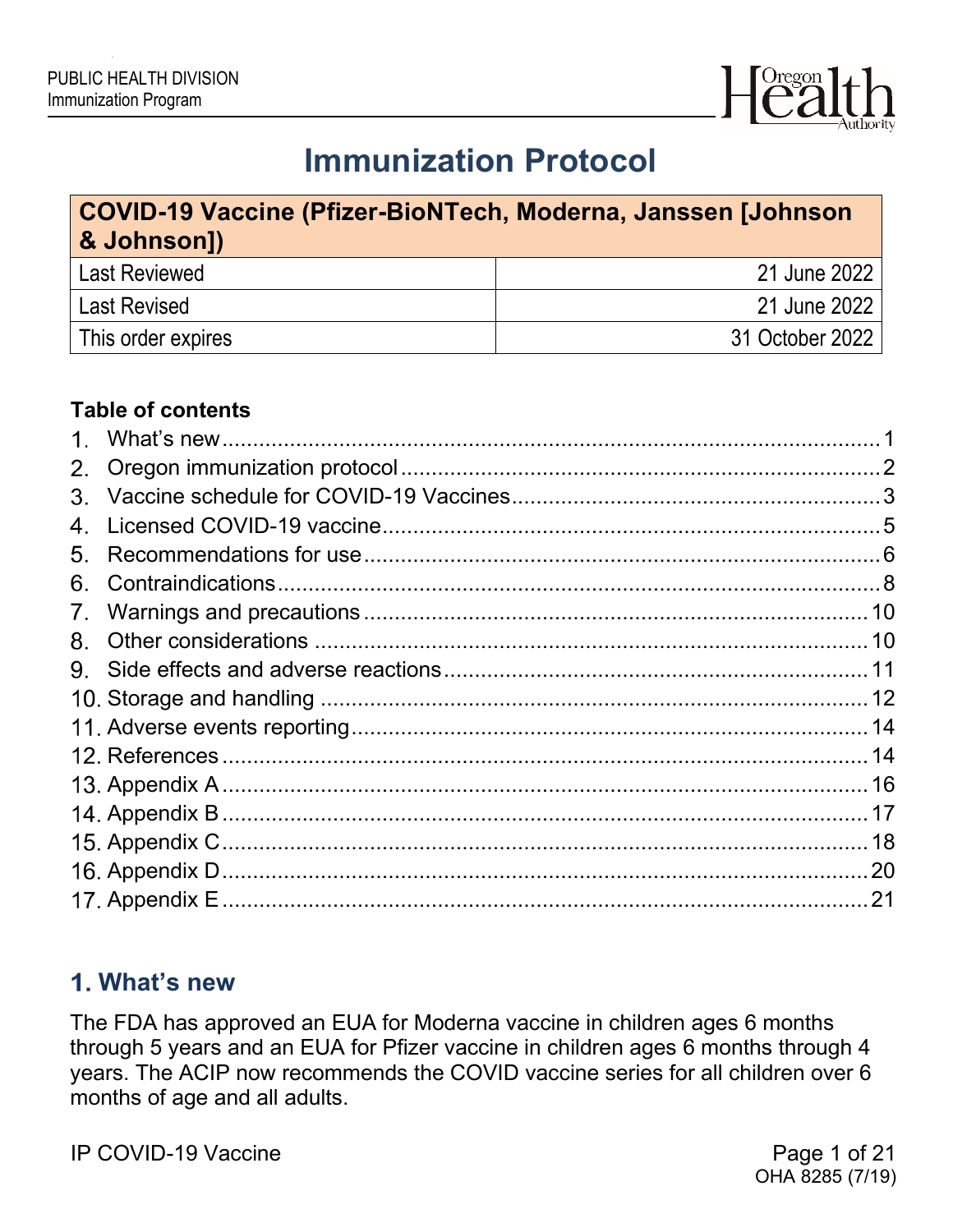The ACIP recommends a booster dose of Pfizer vaccine for children 5 through 11 years of age at least 5 months after the previous dose. Immunocompromised children can receive the booster at least 3 months after the previous dose.

## <span id="page-1-0"></span>**Oregon immunization protocol**

- A. Check the ALERT Immunization Information System (IIS) to determine whether the patient needs this vaccine. If ALERT IIS is unavailable, use available documentation and patient statement.
- B. Screen client for contraindications and precautions.
- C. Provide a Vaccine Information [Fact Sheet for Recipients and Caregivers,](https://www.fda.gov/media/144414/download) and answer any questions. People aged 15–17 years may consent for their own vaccinations and do not need a parent to consent or to be present. For more information, see appendix D.
- D. Record all required data elements in the client's permanent health record.
- E. Verify needle length for IM injection.
- F. To avoid injury related to vaccine administration, make sure staff who administer vaccines recognize the anatomic landmarks for identifying the vastus lateralis or deltoid muscle and use proper IM administration technique.
- G. For Pfizer vaccine only: thaw, if needed. The purple-, orange<sup>5</sup>- and maroon cap<sup>7</sup> formulations require reconstitution; the gray formulation is ready to administer.<sup>1</sup>
- H. For Moderna vaccine only: thaw vaccine prior to administration.<sup>3</sup>
- I. Administer a dose of Pfizer<sup>1,5</sup> or Moderna<sup>3</sup> COVID-19 vaccine according to ACIP recommendations and the vaccine package insert. See section 3 for vaccine volume and spacing based on age and vaccine formulation.
- J. Janssen vaccine may be used in an adult patient only if there is a contraindication to an mRNA vaccine; or if the recipient refuses an mRNA vaccine, after a discussion of the risks and benefits of the Janssen vaccine.<sup>4</sup>
- K. Persons who are immunocompromised and were vaccinated with an mRNA vaccine should receive a three-dose primary series of the same vaccine brand. A different brand of vaccine may be used if the same brand is unknown or unavailable.<sup>2</sup>
- L. Persons who are immunocompromised and who received Janssen vaccine should receive an additional dose of Pfizer or Moderna vaccine. If they received one Janssen dose, give a mRNA vaccine ≥28 days after the first dose. If they received two Janssen doses, give a mRNA vaccine ≥2 months after the second Janssen dose. For more specific information, see appendix E.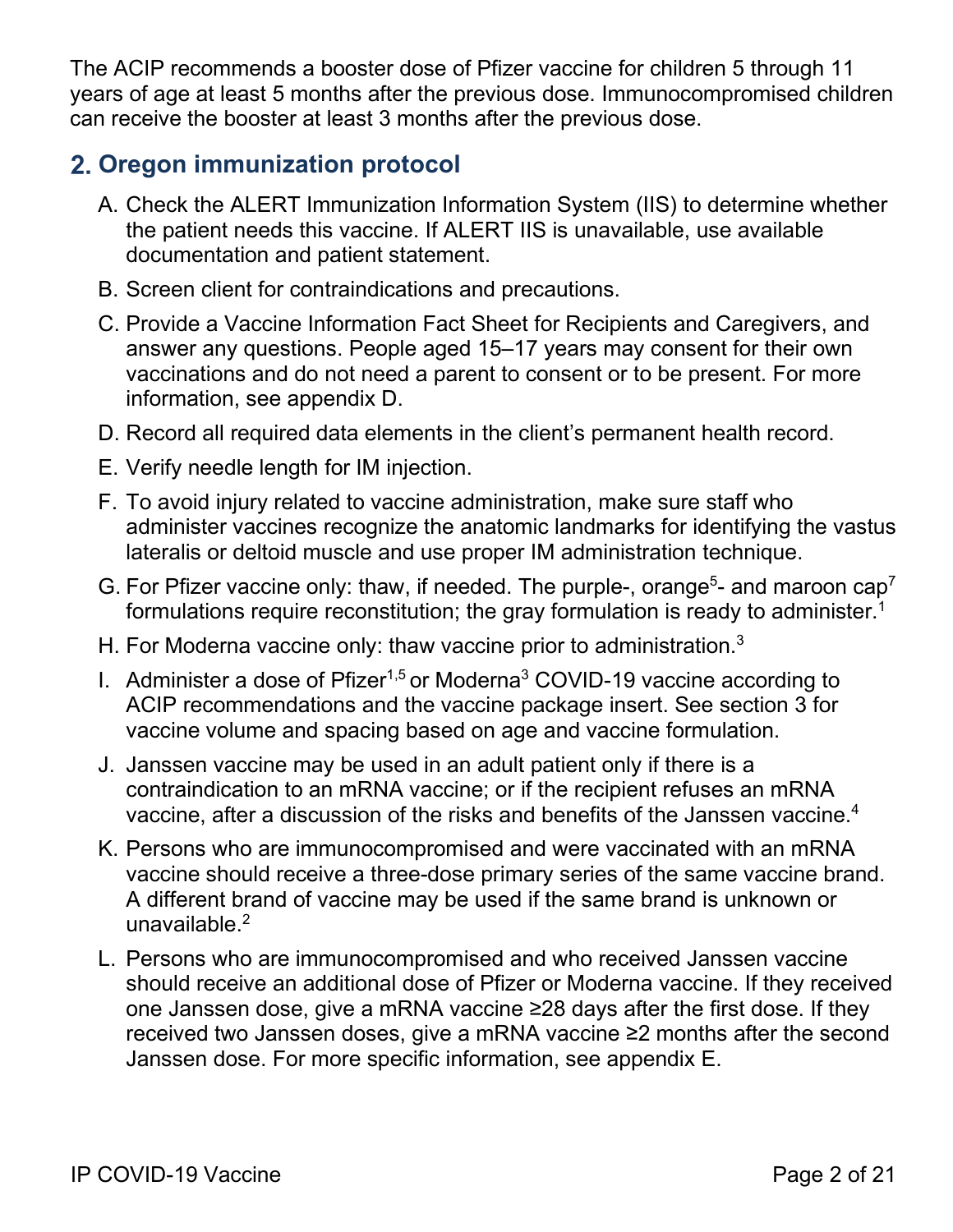- M. COVID-19 vaccines appear to be more reactogenic than most. <sup>2</sup> Inform patient that symptoms of immune system activation are normal (see Table) and should improve without intervention in 12–24 hours.
- N. Anaphylaxis has been reported after COVID-19 vaccination. Vaccinator must be prepared to respond to a severe allergic reaction. See Section 6 for a list of excipients.
- O. Ask patient to remain seated in the clinic for 15 minutes after vaccination to decrease the risk of injury should they faint. Patients with a history of severe allergic reactions should be asked to remain for 30 minutes. $^{\rm 2}$
- P. Report all administered COVID-19 doses to ALERT IIS within 72 hours of administration.

| <b>Health Officer Signature</b> |  |
|---------------------------------|--|

Health Officer Signature **Date** Date **Date** 

## <span id="page-2-0"></span>**Vaccine schedule for COVID-19 Vaccines**

| <b>Preferred vaccines</b> <sup>2</sup> |
|----------------------------------------|
|                                        |

|                                                                              | Dose and Route: Pfizer Pediatric mRNA vaccine 0.2 mL, 3 µg, IM <sup>5</sup> |                   |                            |  |  |  |
|------------------------------------------------------------------------------|-----------------------------------------------------------------------------|-------------------|----------------------------|--|--|--|
| Minimum acceptable<br><b>Maximum</b><br><b>Dose</b><br>acceptable age<br>age |                                                                             |                   | Minimum acceptable spacing |  |  |  |
|                                                                              | 6 months                                                                    | through 4 years   |                            |  |  |  |
| ი                                                                            |                                                                             | $(5 \text{ yrs})$ | 21 days                    |  |  |  |
| 3                                                                            |                                                                             |                   | 8 weeks                    |  |  |  |

| Dose and Route: Moderna Pediatric mRNA vaccine 0.25 mL, 25 µg,<br><b>IM</b>                         |                                                        |                                       |                  |  |  |
|-----------------------------------------------------------------------------------------------------|--------------------------------------------------------|---------------------------------------|------------------|--|--|
| Minimum acceptable spacing<br><b>Minimum acceptable</b><br><b>Maximum acceptable</b><br><b>Dose</b> |                                                        |                                       |                  |  |  |
|                                                                                                     | age                                                    | age                                   |                  |  |  |
|                                                                                                     | 6 months                                               | through 5 years                       |                  |  |  |
| $\mathfrak{p}$                                                                                      |                                                        | $(56 \text{ yrs})$                    | 28 days          |  |  |
| $3^*$                                                                                               | 6 months for certain*<br>immunocompromised<br>patients | through 5 years<br>$(56 \text{ yrs})$ | At least 28 days |  |  |

\*Only for certain patients who are moderately to severely immunocompromised. See Section 5.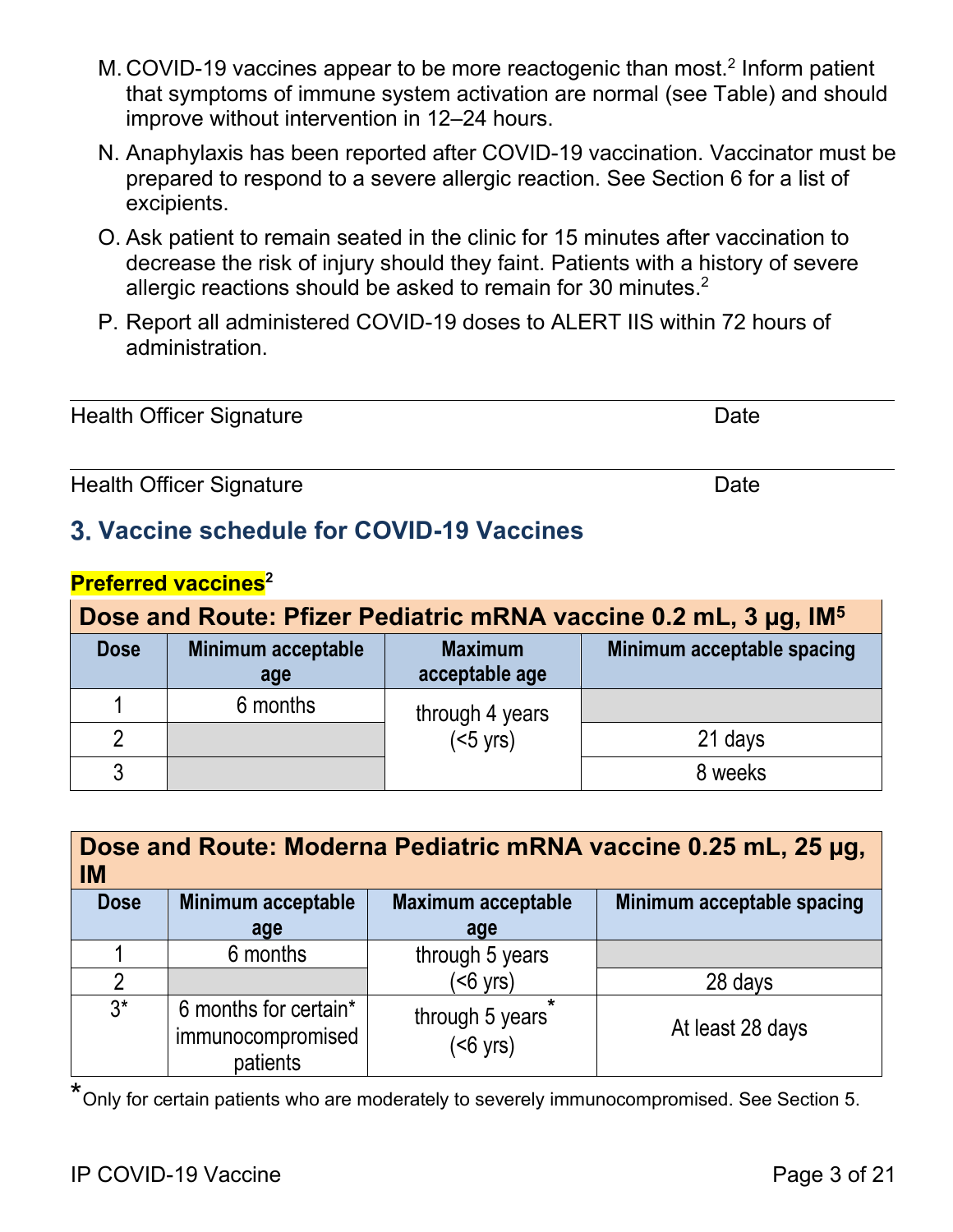| Dose and Route: Pfizer Pediatric mRNA vaccine 0.2 mL, 10 µg, IM <sup>5</sup> |         |            |                                                                   |                                  |                            |  |
|------------------------------------------------------------------------------|---------|------------|-------------------------------------------------------------------|----------------------------------|----------------------------|--|
| <b>Minimum acceptable</b><br><b>Dose</b><br>age                              |         |            |                                                                   | <b>Maximum</b><br>acceptable age | Minimum acceptable spacing |  |
|                                                                              | 5 years | 11 years   |                                                                   |                                  |                            |  |
| $\mathfrak{D}$                                                               |         | 12 years*  | 21 days                                                           |                                  |                            |  |
| 3                                                                            |         | 12 years*1 | 28 days                                                           |                                  |                            |  |
| Booster <sup>6</sup>                                                         |         | 12 years*  | 5 months after primary dose 2 or<br>3 months after primary dose 3 |                                  |                            |  |

\*Children who turn 12 years of age between the first and second doses may receive either the pediatric or the adolescent/adult formulation.<sup>2</sup>

†Only for certain patients who are moderately to severely immunocompromised. See Section 5.

| Dose and Route: Pfizer mRNA vaccine 0.3 mL, 30 µg, IM <sup>1</sup> |                                                                                     |                                                                   |  |  |  |
|--------------------------------------------------------------------|-------------------------------------------------------------------------------------|-------------------------------------------------------------------|--|--|--|
| <b>Dose</b>                                                        | Minimum acceptable age                                                              | Minimum acceptable spacing                                        |  |  |  |
|                                                                    | 12 years                                                                            |                                                                   |  |  |  |
| $\overline{2}$                                                     |                                                                                     | 21 days                                                           |  |  |  |
| $3^*$                                                              |                                                                                     | 28 days                                                           |  |  |  |
| Booster#<br>1 <sup>2</sup>                                         |                                                                                     | 5 months after primary dose 2 or<br>3 months after primary dose 3 |  |  |  |
| <b>Booster</b><br>$#2^2$                                           | 12 years for certain*<br>immunocompromised patients; 50<br>years for healthy adults | 4 months after booster dose #1                                    |  |  |  |

\*Only for certain patients who are moderately to severely immunocompromised. See Section 5.2

| Dose and Route: Moderna mRNA vaccine 0.5 mL, 100 µg, IM <sup>3</sup>            |          |  |  |  |  |
|---------------------------------------------------------------------------------|----------|--|--|--|--|
| Minimum acceptable spacing<br>Minimum acceptable age<br><b>Dose</b>             |          |  |  |  |  |
| 1                                                                               | 18 years |  |  |  |  |
| $\overline{2}$<br>28 days                                                       |          |  |  |  |  |
| $3^*$<br>28 days                                                                |          |  |  |  |  |
| Booster Dose and Route: Moderna mRNA vaccine 0.25 mL, 50 µg,<br>IM <sup>3</sup> |          |  |  |  |  |

| Dose                  | Minimum acceptable age | Minimum acceptable spacing                                        |
|-----------------------|------------------------|-------------------------------------------------------------------|
| <b>Booster</b><br>#12 | 18 years               | 5 months after primary dose 2 or<br>3 months after primary dose 3 |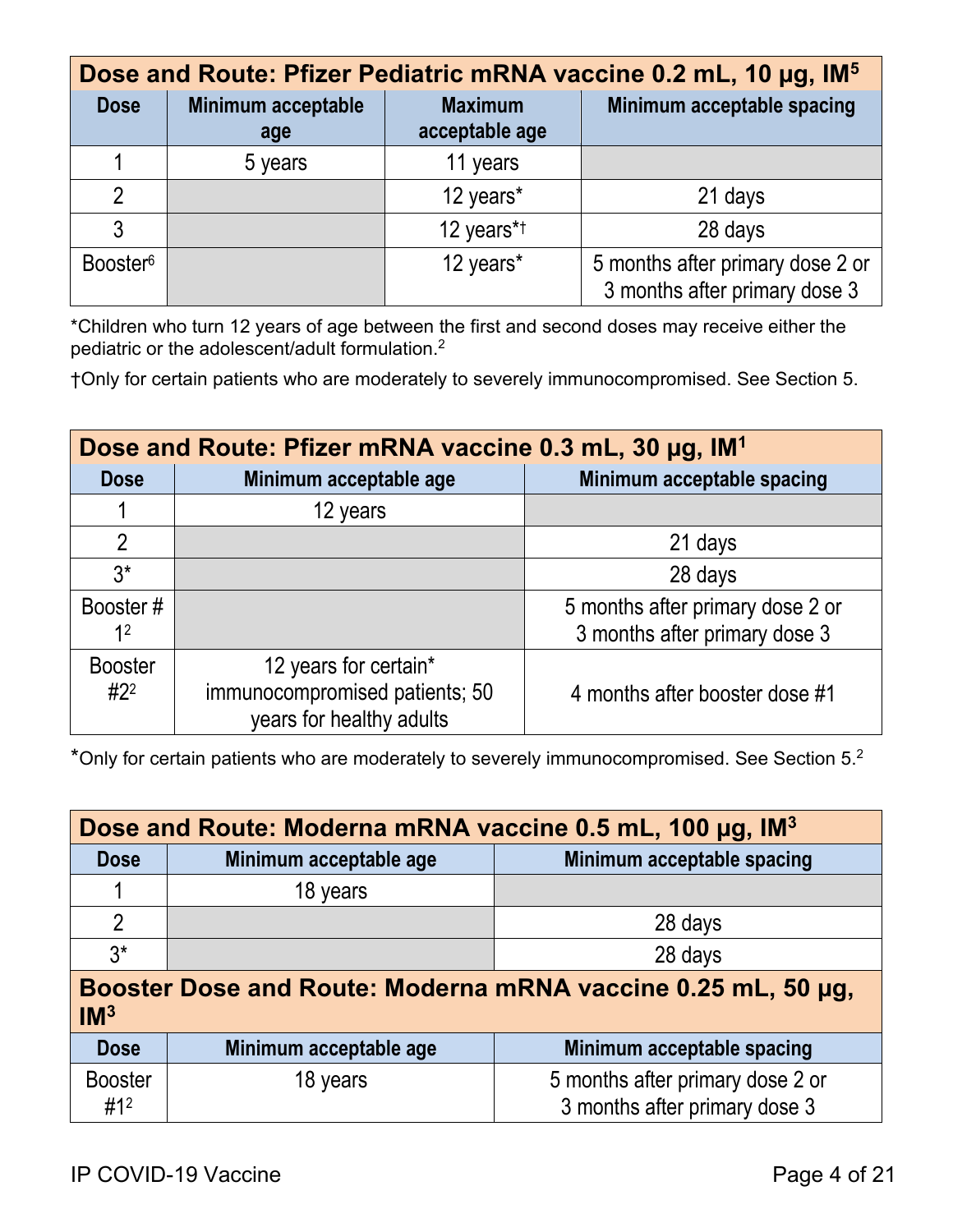| <b>Booster</b> | 18 years for certain*          | 4 months after booster dose #1 |
|----------------|--------------------------------|--------------------------------|
| $#2^2$         | immunocompromised patients; 50 |                                |
|                | years for healthy adults       |                                |

\*Only for certain patients who are moderately to severely immunocompromised. See Section 5.<sup>2</sup>

## Not a preferred vaccine. Use only after risk/benefit discussion with patient<sup>4</sup>

#### **Dose and Route: Janssen Ad26 vaccine¶ 0.5 mL, 5×1010 viral**   $n$ articles, IM<sup>4</sup>

| <u>Martialach III</u> |                        |                                                                                   |  |  |
|-----------------------|------------------------|-----------------------------------------------------------------------------------|--|--|
| <b>Dose</b>           | Minimum acceptable age | Minimum acceptable spacing                                                        |  |  |
|                       | 18 years               |                                                                                   |  |  |
| $2*120$               |                        | 28 days                                                                           |  |  |
| <b>Booster</b><br>#1  |                        | 2 months after primary dose 1 or 2                                                |  |  |
| <b>Booster</b><br>#2  |                        | A dose of a mRNA vaccine may be given at<br>least 4 months after booster dose #1. |  |  |

¶ For use only in individuals 18 years of age and older for whom other FDA-authorized or approved COVID-19 vaccines are not accessible or clinically appropriate, and in individuals 18 years of age and older who elect to receive the Janssen COVID-19 vaccine because they would otherwise not receive a COVID-19 vaccine. 4

\*Only for certain patients who are moderately to severely immunocompromised. See Section 5.<sup>2</sup>

†An mRNA vaccine should be used for this dose.

## <span id="page-4-0"></span>**Licensed COVID-19 vaccines**

| <b>Product Name</b>                   | <b>Vaccine</b><br><b>Components</b> | <b>Presentation</b>                      | <b>Acceptable</b><br>age range | <b>Thimerosal</b> |
|---------------------------------------|-------------------------------------|------------------------------------------|--------------------------------|-------------------|
| <b>Preferred vaccines</b>             |                                     |                                          |                                |                   |
| <b>BNT162b2t</b><br>(Pfizer/BioNTech) | <b>mRNA</b>                         | 2.2-mL, 10-dose vial                     | 6 months -<br>4years           | <b>No</b>         |
| mRNA-1273 (Moderna)                   | <b>mRNA</b>                         | 2.5-mL, 10-dose vial                     | $6$ months $-$<br>5 years      | <b>No</b>         |
| <b>BNT162b2</b>                       | <b>mRNA</b>                         | 2.6-mL, 10-dose<br>vial <sup>5</sup>     | $5-11$ years                   |                   |
| (Pfizer/BioNTech)                     |                                     | 2.25-mL, 6-dose<br>vial <sup>1</sup>     | $\geq$ 12 years                | <b>No</b>         |
| mRNA-1273 (Moderna) $3$               | mRNA                                | 5.0-mL, 10-dose vial<br>or 14-dose* vial | $\geq$ 18 years                | <b>No</b>         |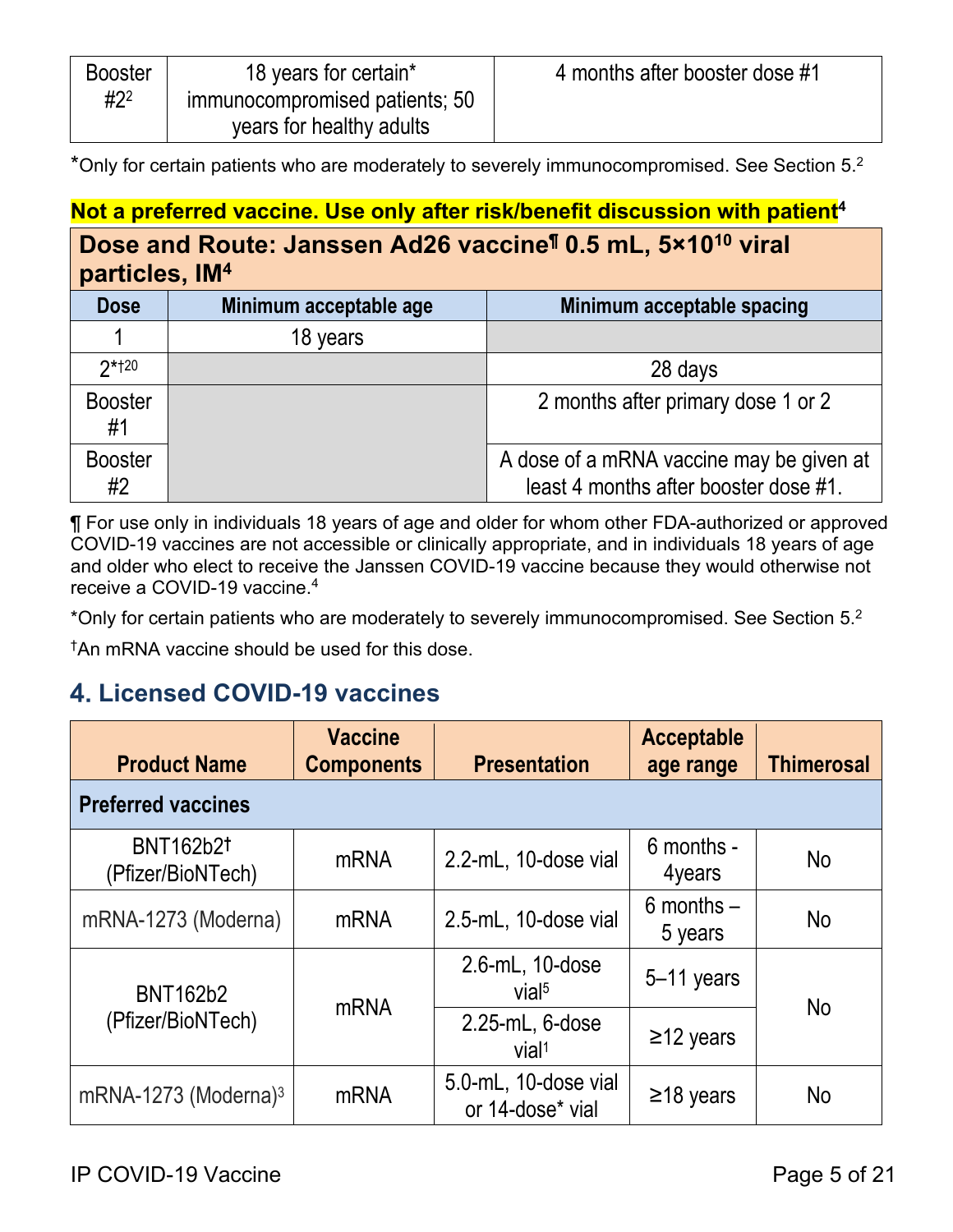**Use only after risk/benefit discussion with patient**

| Ad26.COV2.S<br>$(Janssen)^4$ | recombinant<br>adenovirus<br>type 26 | 2.5-mL, 5-dose vial | $\geq$ 18 years | No |
|------------------------------|--------------------------------------|---------------------|-----------------|----|

**\***Moderna vial stoppers may not be punctured more than 20 times. Any remaining doses must be discarded.

**†**The vial labels may state "Age 2y to < 5y" or "Age 6m to < 5y" and carton labels may state "For age 2 years to < 5 years" or "For age 6 months to < 5 years". Vials with either printed age range can be used for individuals 6 months through 4 years of age.<sup>9</sup>

## <span id="page-5-0"></span>**5. Recommendations for use<sup>2</sup>**

- A. A mRNA COVID-19 vaccine series should be offered to all persons aged 6 months and older.
- B. Covid-19 vaccines are not interchangeable. The same mRNA vaccine product should be used for all doses of the primary series. Only in exceptional situations in which the mRNA vaccine product administered for previous doses is not available, either age-appropriate available mRNA Covid-19 vaccine may be administered to complete the primary vaccine series.<sup>9</sup>
- C. Children should receive age-appropriate vaccine formulation and follow the schedule based on their age on the day of vaccination, regardless of their size and weight. If a person moves from a younger age group to an older age group during the primary series or between primary series and receipt of the booster dose(s), they should receive the vaccine dosage for the older age group for all subsequent doses.<sup>9</sup>
- D. Children 6 months through 5 years who received the two-dose primary series of Moderna and are moderately to severely immunocompromised should be offered a third dose of Moderna COVID-19 vaccine ≥28 days after their previous dose. This dose is considered an additional primary dose, not a booster dose. Pfizer is recommended as a three-dose series for this age group regardless of immunocompetency status. $^9$
- E. For healthy patients 12–64 years of age and especially for males ages 12–39 years of age, an 8-week interval may be optimal to balance disease protection and vaccine risk. Adults ≥65 years of age, patients who are immunocompromised, and others who need rapid protection should continue to be vaccinated using the minimum interval.
- F. All persons over 5 years of age who are moderate to severely immunocompromised should be offered an additional dose of either Pfizer or Moderna COVID-19 vaccine ≥28 days after their previous dose. This dose is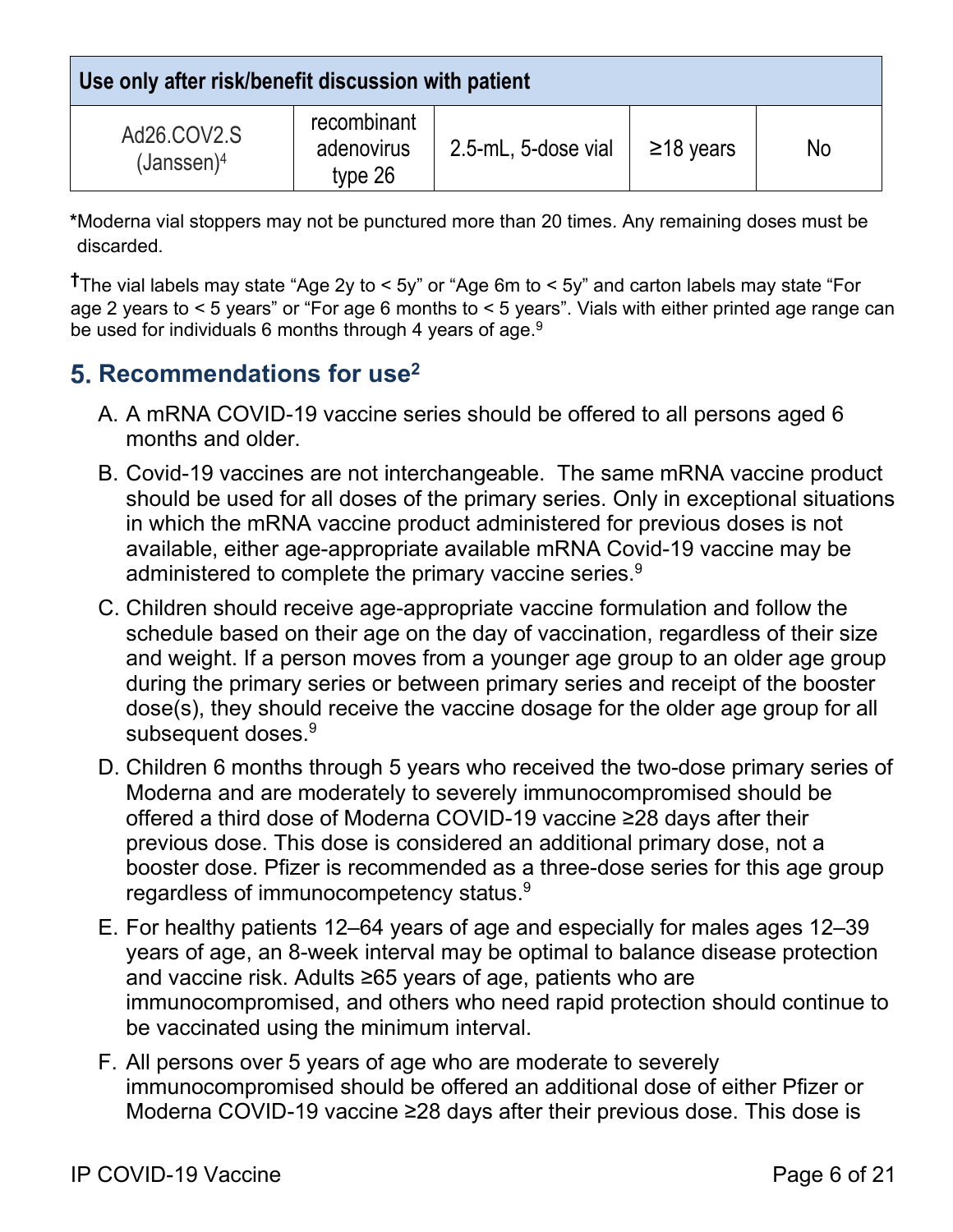considered an additional primary series dose, not a booster dose. The additional dose should be the same brand as previously received, if possible, except for patients who received Janssen. An mRNA vaccine should be used for these patients, see appendix E for more information. Only Pfizer COVID-19 vaccine may be used for children 5–17 years of age.

Conditions causing moderate to severe immunodeficiency include:

- o Active treatment for solid tumor and hematologic malignancies
- o Receipt of solid-organ transplant and taking immunosuppressive therapy
- o Receipt of CAR[\\*-](#page-6-0)T-cell or hematopoietic cell transplant (HCT) within 2 years of transplantation or taking immunosuppression therapy
- o Moderate or severe primary immunodeficiency (e.g., DiGeorge, Wiskott-Aldrich syndromes)
- o Advanced or untreated HIV infection (people with HIV and CD4 cell counts <200/mm3, history of an AIDS-defining illness without immune reconstitution, or clinical manifestations of symptomatic HIV)
- o Active treatment with high-dose corticosteroids (i.e., ≥20 mg prednisone or equivalent per day)
- o alkylating agents, antimetabolites, transplant-related immunosuppressive drugs, cancer chemotherapeutic agents classified as severely immunosuppressive, TNF blockers, and other biologic agents that are immunosuppressive or immunomodulatory.

\* Chimeric antigen receptor. Added to a patient's T lymphocytes so that they recognize and attack cancer cells.

- G. Children who turn 12 years of age after their first dose of Pfizer vaccine may be given either the pediatric formulation (orange cap) or adolescent/adult formulation (purple cap) of Pfizer for the second dose.
- H. People 5–17 years of age who completed a Pfizer vaccine series are encouraged to receive a booster dose of Pfizer vaccine ≥5 months after their last dose. $6$  For patients who are immunocompromised, the booster may be offered 3 months after completion of the primary series.
- I. Persons ≥18 years of age who completed a Moderna mRNA primary vaccine series ≥5 months ago should receive a booster dose. For patients who are immunocompromised, the interval may be shortened to 3 months.
- <span id="page-6-0"></span>J. Persons ≥50 years of age, and certain immunocompromised persons 12–49 years of age, should receive a second booster dose of mRNA vaccine at least 4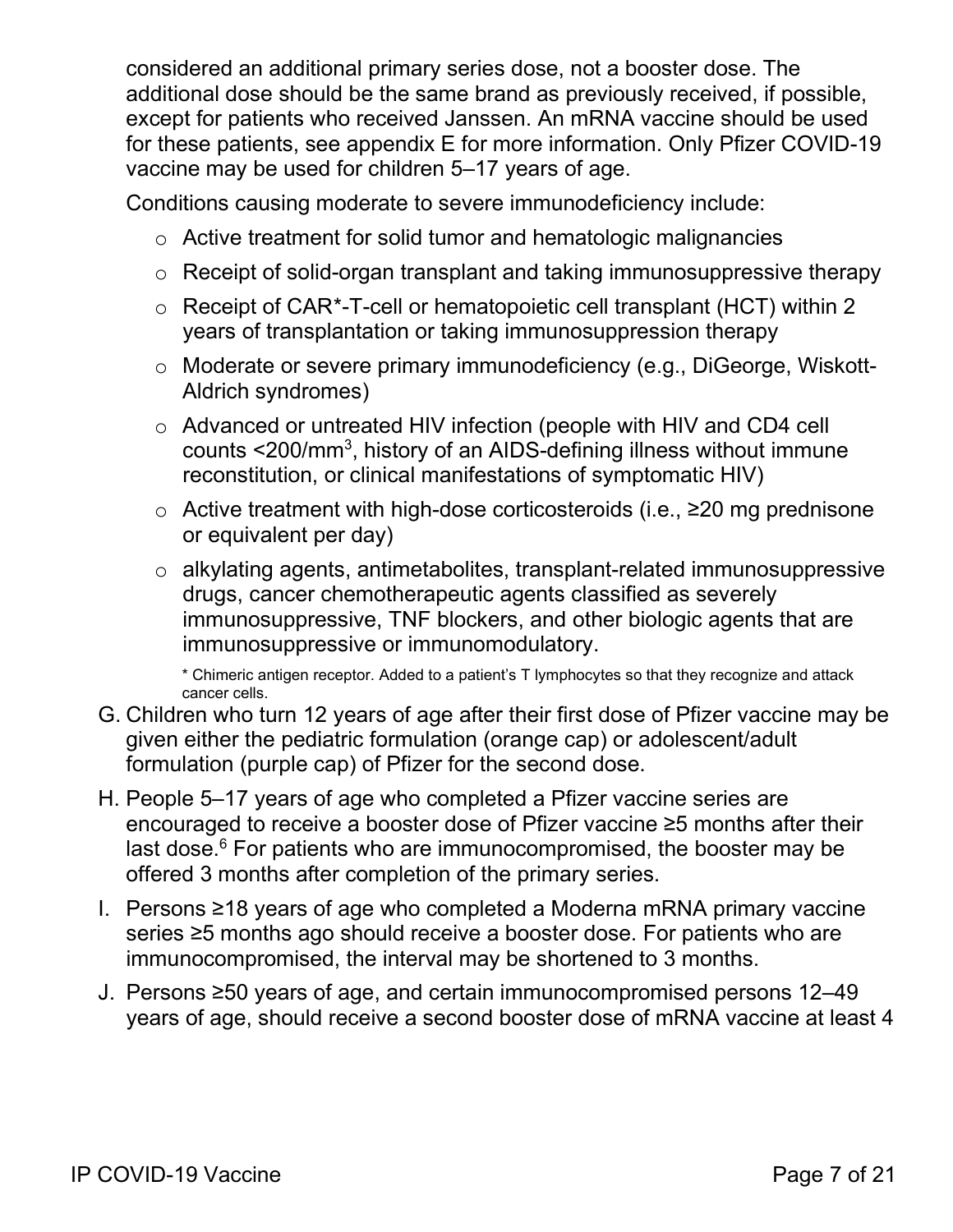months after their previous booster dose. In children 12–17 years of age, only Pfizer vaccine may be used.

- K. Persons who are ≥18 years of age and received the Janssen vaccine ≥2 months ago should receive a mRNA booster dose.
- L. Persons ≥18 years of age who received primary and booster doses of Janssen vaccine may be offered a second booster dose of a mRNA vaccine ≥4 months after their previous Janssen booster dose.
- M.Some persons vaccinated as part of a clinical trial or vaccinated outside of the United States may be eligible for a booster dose of a mRNA vaccine. See Appendix C for more information.
- N. Persons ≥5 years of age who are immunocompromised and were vaccinated outside the U.S. may receive an additional primary dose mRNA COVID-19 vaccine ≥28 days after their previous dose. Only Pfizer may be used in children <18 years of age.
- O. Recipients of HCT, CAR-T-cell, or other B-cell depleting therapies who received doses of COVID-19 vaccine prior to or during treatment should be revaccinated for doses received before or during treatment.
- P. Based on clinical judgement, revaccination may also be considered once immune competence is regained for people who received COVID-19 vaccine doses during chemotherapy or radiation treatment.
- Q. An additional primary dose of an mRNA COVID-19 vaccine (if revaccinated with a 2-dose mRNA COVID-19 vaccine primary series) is recommended as part of revaccination for persons who continue to have moderate or severe immune compromise. The additional primary dose of an mRNA COVID-19 vaccine should be administered at least 28 days after the second dose. A patient's clinical team is best positioned to determine the degree of immune compromise and appropriate timing of vaccination.

## <span id="page-7-0"></span>**Contraindications**<sup>4</sup>

Do not administer the Janssen COVID-19 vaccine to individuals with a history of thrombosis with thrombocytopenia following the Janssen COVID-19 Vaccine or any other adenovirus-vectored COVID-19 vaccines (e.g., AstraZeneca's COVID-19 vaccine which is not authorized or approved in the United States).<sup>4</sup>

Severe allergic reaction (e.g., anaphylaxis) to a previous dose or to any vaccine component.

| <b>Vaccine</b>                 | <b>Vaccine Excipient Summary</b>                                       |
|--------------------------------|------------------------------------------------------------------------|
| BNT162b2                       | Lipids (0.43 mg (4-hydroxybutyl) azanediyl) bis (hexane-               |
| (Pfizer/BioNTech) <sup>1</sup> | $\mid 6,1$ -diyl)bis(2-hexyldecanoate), 0.05 mg 2 $\mid$ (polyethylene |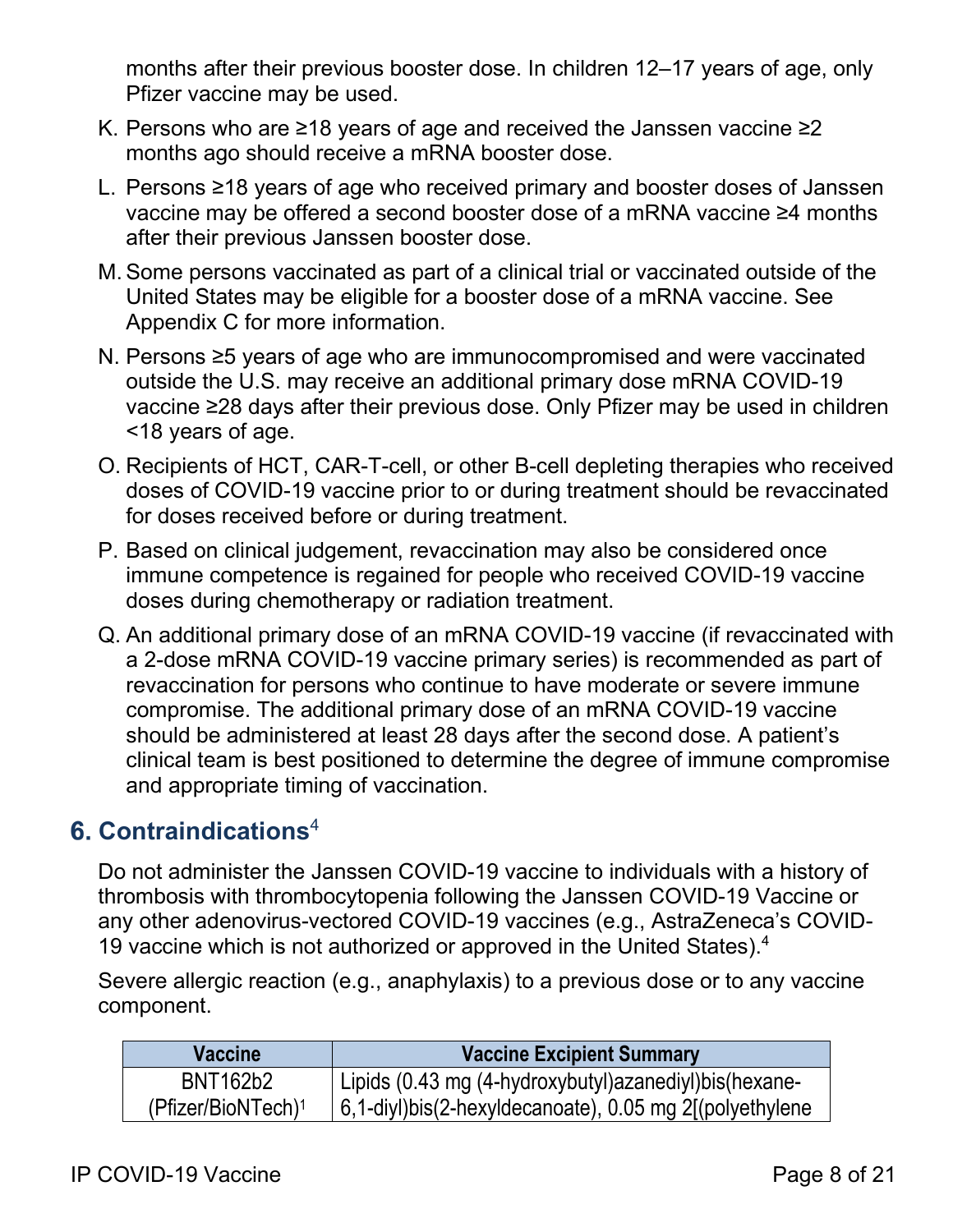| [purple cap]                                                                                | glycol)-2000]-N,N-ditetradecylacetamide, 0.09 mg 1,2-<br>distearoyl-sn-glycero-3-phosphocholine, and 0.2 mg<br>cholesterol), 0.01 mg potassium chloride, 0.01 mg<br>monobasic potassium phosphate, 0.36 mg sodium<br>chloride, 0.07 mg dibasic sodium phosphate dihydrate,<br>and 6 mg sucrose. The diluent (0.9% Sodium Chloride<br>Injection, USP) contributes an additional 2.16 mg<br>sodium chloride per dose. Vaccine contains no<br>preservative. Stopper is not made with natural rubber<br>latex. |
|---------------------------------------------------------------------------------------------|------------------------------------------------------------------------------------------------------------------------------------------------------------------------------------------------------------------------------------------------------------------------------------------------------------------------------------------------------------------------------------------------------------------------------------------------------------------------------------------------------------|
| <b>BNT162b2</b><br>(Pfizer/BioNTech)<br>[gray cap]                                          | Lipids (0.43 mg (4-hydroxybutyl) azanediyl) bis (hexane-<br>6,1-diyl)bis(2-hexyldecanoate), 0.05 mg 2-(polyethylene<br>glycol 2000)-N, N-ditetradecylacetamide, 0.09 mg 1,2-<br>distearoyl-sn-glycero-3-phosphocholine, and 0.19 mg<br>cholesterol), 0.06 mg tromethamine, 0.4 mg<br>tromethamine hydrochloride, and 31 mg sucrose.                                                                                                                                                                        |
| <b>BNT162b2</b><br>(Pfizer/BioNTech)<br>[orange cap]                                        | Lipids (0.14 mg (4-hydroxybutyl) azanediyl) bis (hexane-<br>6,1-diyl)bis(2-hexyldecanoate), 0.02 mg 2[(polyethylene<br>glycol)-2000]-N,N-ditetradecylacetamide, 0.03 mg 1,2-<br>distearoyl-sn-glycero-3-phosphocholine, and 0.06 mg<br>cholesterol), 10.3 mg sucrose, 0.02 mg tromethamine,<br>and 0.13 mg tromethamine hydrochloride.                                                                                                                                                                     |
| <b>BNT162b2</b><br>(Pfizer/BioNTech)<br>[maroon cap]                                        | Lipids (0.04 mg ((4hydroxybutyl) azanediyl) bis (hexane-<br>6,1-diyl)bis(2-hexyldecanoate), 0.005 mg<br>2[(polyethylene glycol)-2000]N,N-ditetradecylacetamide,<br>0.01 mg 1,2-distearoyl-sn-glycero-3-phosphocholine,<br>and 0.02 mg cholesterol), 3.2 mg sucrose, 0.006 mg<br>tromethamine, and 0.04 mg tromethamine hydrochloride                                                                                                                                                                       |
| mRNA-1273<br>$(Moderna)^3$<br>[red cap and dark blue<br>cap with purple border<br>on label] | A total lipid content of 1.93 mg (SM-102, polyethylene<br>glycol [PEG] 2000 dimyristoyl glycerol [DMG],<br>cholesterol, and 1,2-distearoyl-sn-glycero-3-<br>phosphocholine [DSPC]), 0.31 mg tromethamine, 1.18<br>mg tromethamine hydrochloride, 0.043 mg acetic acid,<br>0.12 mg sodium acetate, and 43.5 mg sucrose. Vaccine<br>contains no preservative. Stopper is not made with<br>natural rubber latex.                                                                                              |
| mRNA-1273<br>$(Moderna)^3$                                                                  | total lipid content of 0.5 mg (SM-102, polyethylene glycol<br>[PEG] 2000 dimyristoyl glycerol [DMG], cholesterol, and<br>1,2-distearoyl-sn-glycero-3-phosphocholine [DSPC]),                                                                                                                                                                                                                                                                                                                               |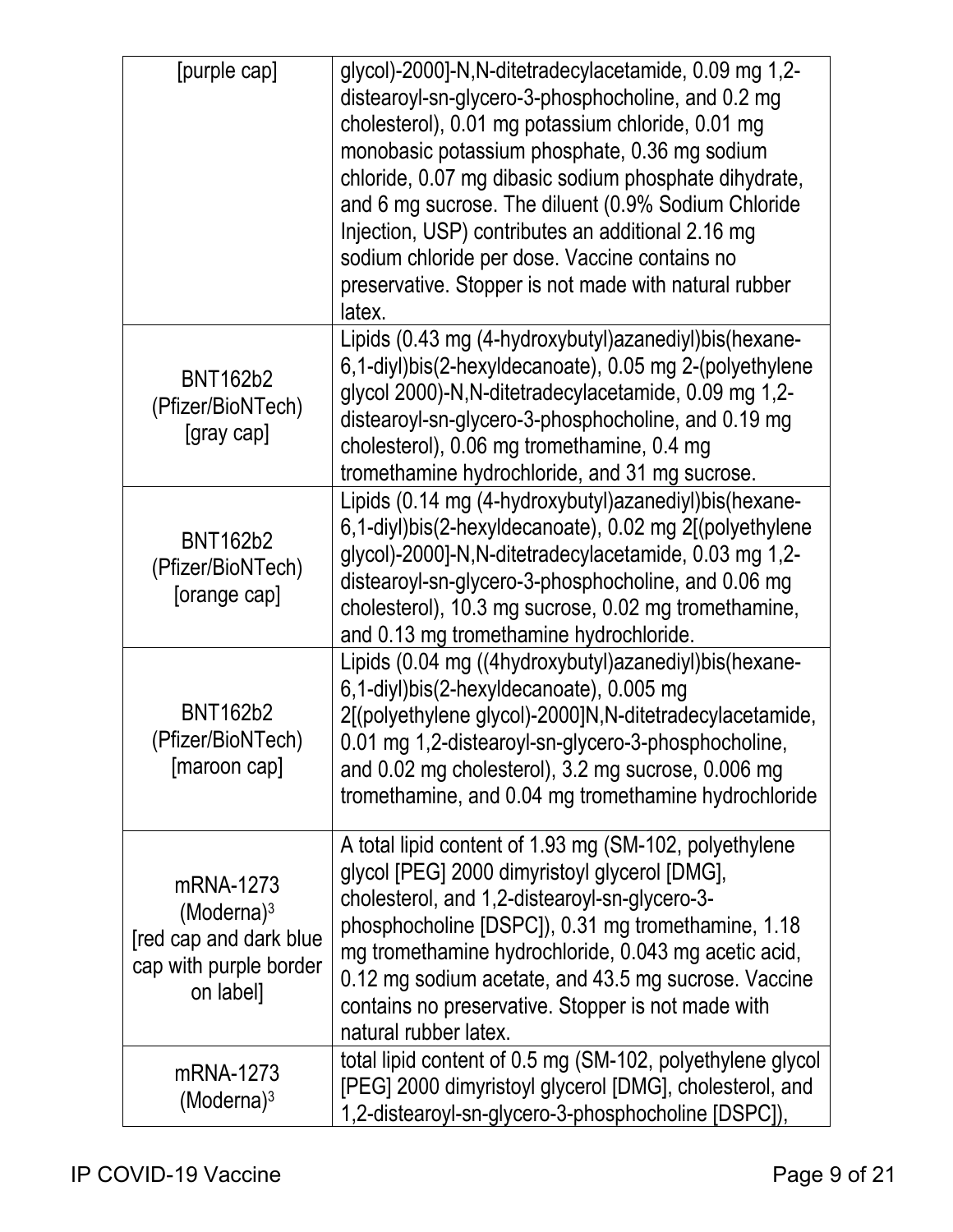| [dark blue cap with<br>magenta border on<br>label] | 0.13 mg tromethamine, 0.62 mg tromethamine<br>hydrochloride, 0.011 mg acetic acid,<br>0.049 mg sodium acetate trihydrate, and 21.8 mg<br>sucrose                                         |
|----------------------------------------------------|------------------------------------------------------------------------------------------------------------------------------------------------------------------------------------------|
| Ad26.COV2.S<br>(Janssen) <sup>4</sup>              | Citric acid monohydrate, trisodium citrate dihydrate,<br>ethanol, 2-hydroxypropyl-β-cyclodextrin (HBCD),<br>polysorbate 80, sodium chloride, sodium hydroxide, and<br>hydrochloric acid. |

## <span id="page-9-0"></span>**Warnings and precautions**<sup>2</sup>

- A. History of severe allergic reaction (e.g. anaphylaxis) to any other vaccine or injectable therapy (e.g. intravenous, intramuscular or subcutaneous).
- B. Persons who have a contraindication to additional doses of mRNA COVID-19 vaccines are considered to have a precaution to the Janssen Ad26.COV2.S vaccine. A single dose may be given in an appropriate setting under the supervision of a health care provider experienced in the management of severe allergic reactions. Consider referral to an allergist-immunologist.

This additional dose could be considered after a minimum interval of 28 days after the mRNA COVID-19 vaccine dose. Patients who receive this dose should be considered to have received a valid, single-dose Janssen vaccination—not a mixed vaccination series. See Appendix A for additional information.

- C. Moderate or severe acute illness.
- D. Reports of adverse events following use of the Janssen COVID-19 Vaccine under emergency use authorization suggest an increased risk of thrombosis involving the cerebral venous sinuses and other sites (including but not limited to the large blood vessels of the abdomen and the veins of the lower extremities) combined with thrombocytopenia and with onset of symptoms approximately one to two weeks after vaccination. Cases of thrombosis with thrombocytopenia (TTS) reported following administration of the Janssen COVID-19 vaccine have been reported in males and females, in a wide age range of individuals 18 years and older, with the highest reporting rate (approximately 1 case per 100,000 doses administered) in females ages 30–49 years; overall, approximately 15% of TTS cases have been fatal.

## <span id="page-9-1"></span>**Other considerations2**

A. Patients with known COVID-19 infection should wait until their symptoms have resolved and criteria have been met to discontinue isolation. Persons who have a history of COVID-19 disease should be vaccinated if otherwise indicated. If desired, persons with acute COVID-19 may wait up to 90 days to receive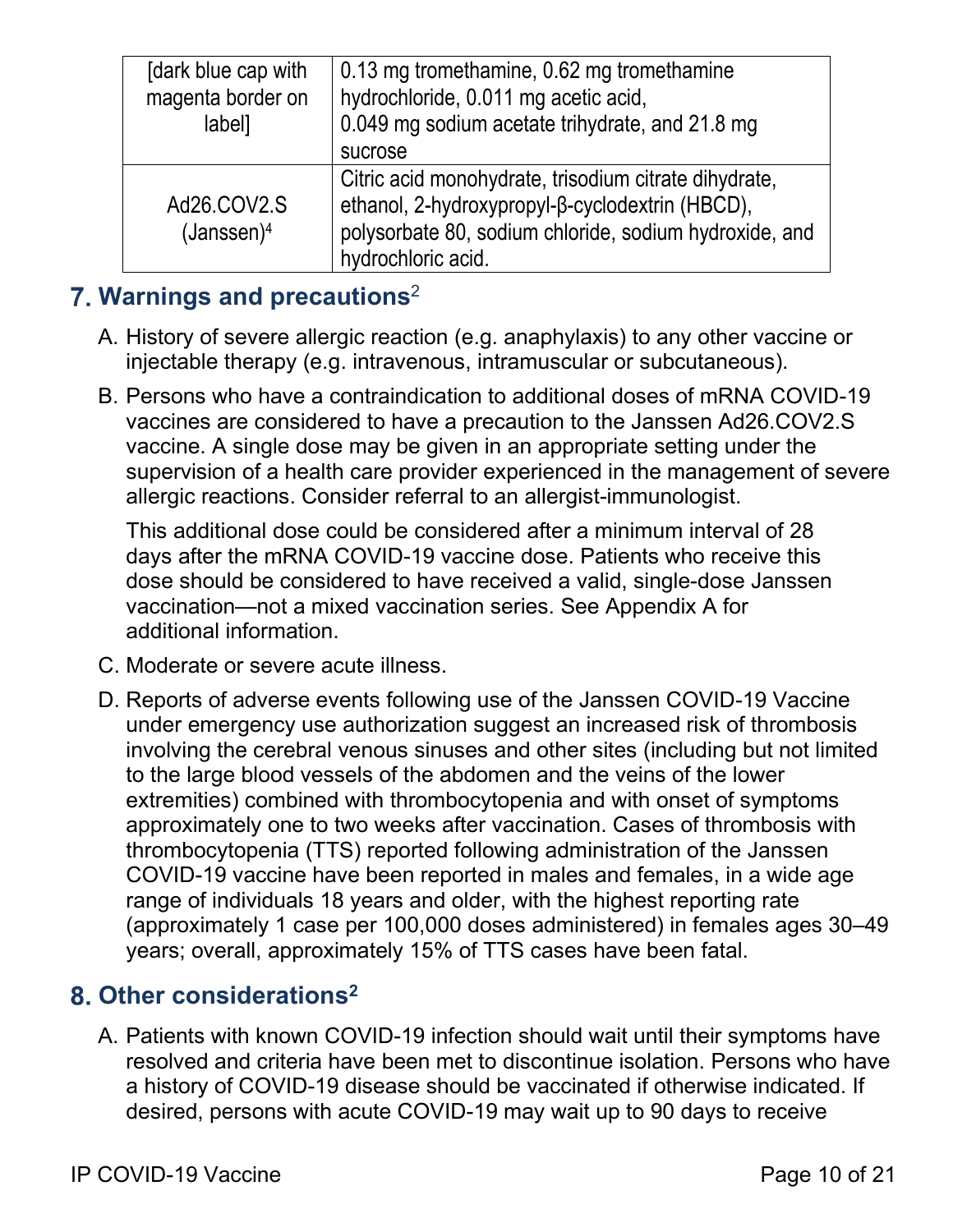vaccination, as reinfection within 90 days is uncommon. Viral testing to assess for acute SARS-CoV-2 infection or serologic testing to assess for prior infection solely for the purposes of vaccine decision-making is not recommended.

- B. Patients who received monoclonal antibodies or convalescent plasma during COVID-19 treatment may be vaccinated as soon as their symptoms have resolved.
- C. Patients with a known community or outpatient setting COVID-19 exposure should wait until the end of their quarantine period before seeking vaccination to avoid potentially exposing healthcare personnel.
- D. Patients who have been exposed to COVID-19 living in congregate settings, including long-term care, homeless shelters or correctional institutions, where exposure or transmission can occur repeatedly over a long period of time may be vaccinated without completing a quarantine period.
- E. COVID-19 vaccine may be administered concomitantly with other vaccines. There is no need to separate COVID-19 vaccine from other vaccinations by 2 weeks.
- F. CDC recommends that Pfizer vaccine for children aged 5–17 years of age with history of Multisystem Inflammatory Syndrome of Children (MIS-C) be delayed for 90 days after their diagnosis of MIS-C. Providers should inform patients that the risk of reinfection, and therefore the potential benefit from vaccination, may increase with time following initial infection.
- G. COVID-19 vaccination is recommended for all people of childbearing age, including people who are pregnant, breastfeeding, trying to get pregnant now, or might become pregnant in the future.
- H.Persons who are trying to become pregnant do not need to avoid pregnancy after receiving COVID-19 vaccine. There is no recommendation for routine pregnancy testing before receipt of a COVID-19 vaccine.
- I. Persons with underlying medical conditions who have no contraindications may receive COVID-19 vaccine.

## <span id="page-10-0"></span>**Side effects and adverse reactions**

| <b>Adverse Event (Pfizer<sup>1</sup> and Moderna<sup>3</sup>)</b>     | <b>Frequency</b>     |
|-----------------------------------------------------------------------|----------------------|
| Injection site events (pain at the injection site, redness, swelling) | Up to $93\%$         |
| Systemic events (fatigue, headache, muscle ache, joint pain)          | Up to $77\%$         |
| Fever                                                                 | Up to $16\%$         |
| Lymphadenopathy*                                                      | Up to $20\%$         |
| Serious adverse events                                                | Up to 1% (similar to |
|                                                                       | placebo group)       |
| <b>Adverse Event (Janssen4)</b>                                       | Frequency            |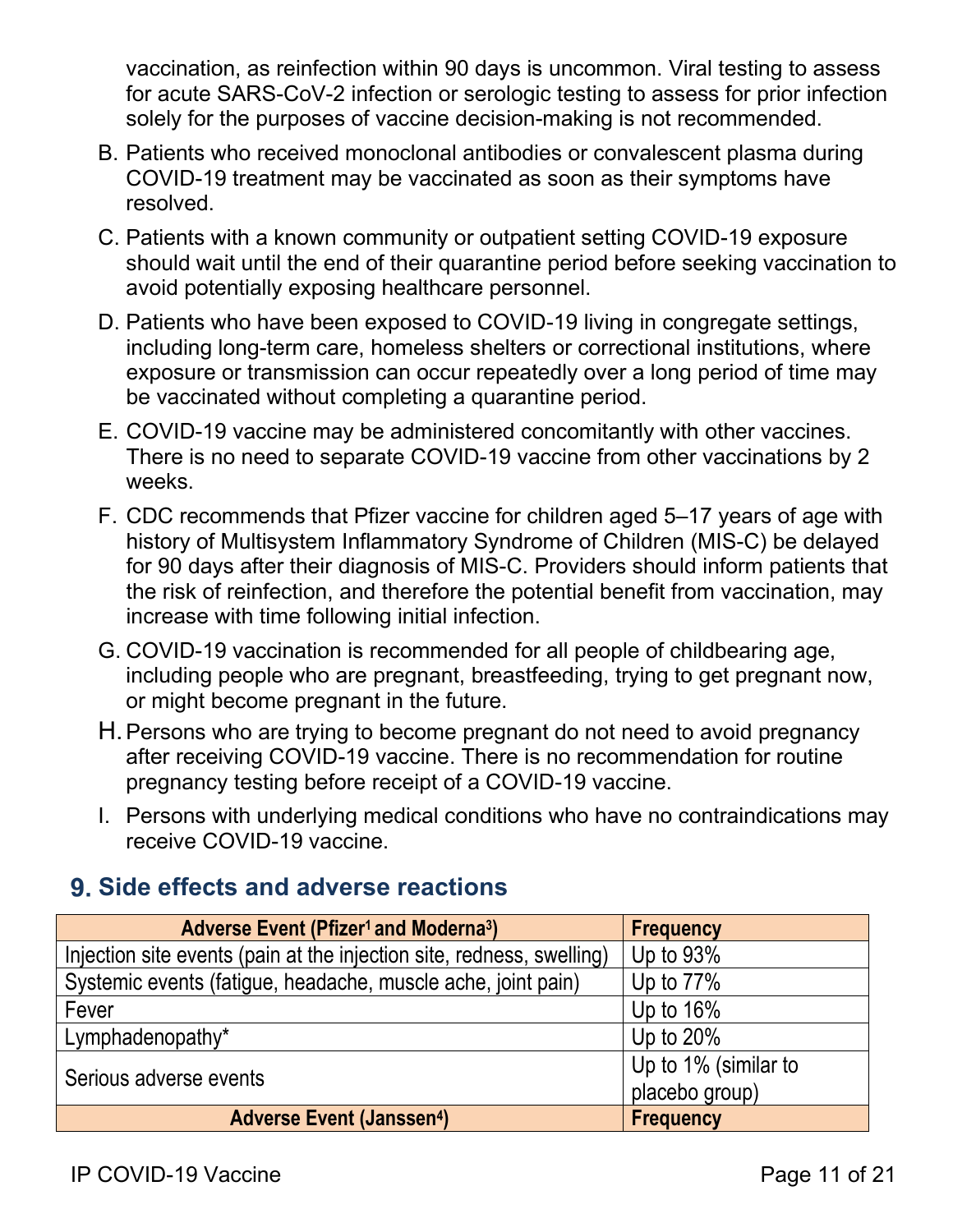| Injection site events (pain at the injection site, redness, swelling) | Up to $50\%$                                       |
|-----------------------------------------------------------------------|----------------------------------------------------|
| Systemic events (fatigue, headache, muscle ache, joint pain)          | Up to $55\%$                                       |
| Fever                                                                 | Up to $13\%$                                       |
| Serious adverse events                                                | Up to 2.3% (slightly higher<br>than placebo group) |

\*Lymph node swelling in the underarm is more common after the booster dose than after the initial series.<sup>2</sup>

## <span id="page-11-0"></span>**Storage and handling**

For COVID-19 vaccines only, all clinics and pharmacies with vaccine storage and handling concerns should contact the manufacturer directly.

| <b>Vaccine</b> | <b>Temp</b>                                                                          | <b>Storage Issues</b>                                                                                                                               | <b>Notes</b>                                                                                                                                                                                                                                                               |
|----------------|--------------------------------------------------------------------------------------|-----------------------------------------------------------------------------------------------------------------------------------------------------|----------------------------------------------------------------------------------------------------------------------------------------------------------------------------------------------------------------------------------------------------------------------------|
|                | -90 $^{\circ}$ to -60 $^{\circ}$ C                                                   | Vaccine is viable for 12<br>months from<br>manufacture date.                                                                                        | Regardless of storage<br>condition, Pfizer vaccines<br>should not be used after<br>12 months from the date<br>of manufacture printed<br>on the vial and cartons. <sup>7</sup>                                                                                              |
| Pfizer, 1,5    | $-25^\circ$ to $-15^\circ$ C<br>Adolescent/adult<br>formulation only<br>(purple cap) | Before mixing, vaccine<br>may be kept for up to 2<br>weeks.                                                                                         | Vials stored in the<br>freezer may be moved to<br>ultra-cold storage once.<br>The 2-week timeframe is<br>suspended once vials<br>are placed in ultra-cold<br>storage.<br>Vials stored in the<br>freezer may be stored in<br>the refrigerator for an<br>additional 31 days. |
|                | $2^\circ$ to $8^\circ$ C                                                             | Adolescent/adult<br>formulation (purple<br>cap): before mixing, the<br>vaccine may be stored in<br>the refrigerator for up to 1<br>month (31 days). |                                                                                                                                                                                                                                                                            |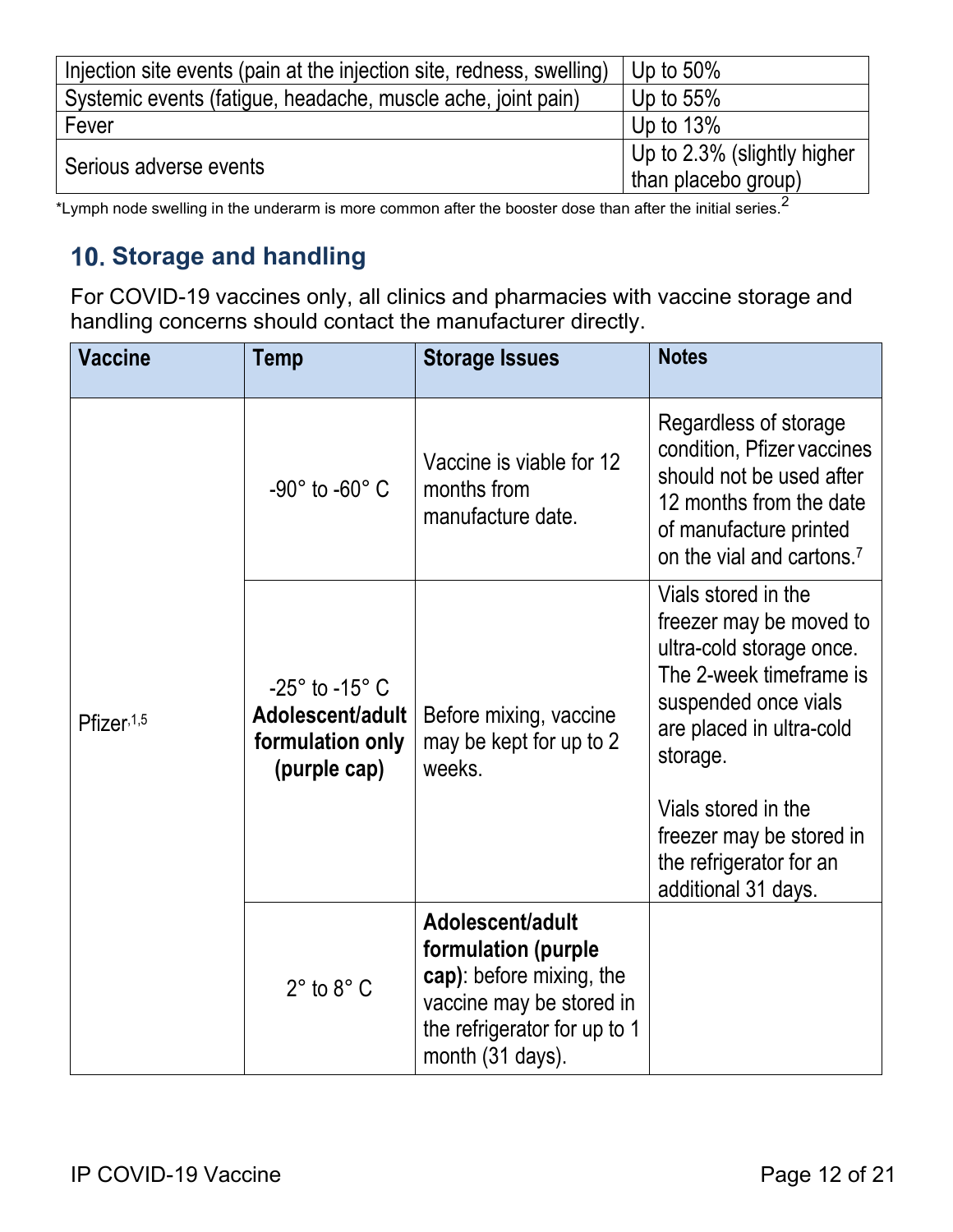|                      |                              | Adolescent/adult<br>formulation (gray cap):<br>before mixing, the<br>vaccine may be stored in<br>the refrigerator for up to<br>10 weeks                                                            |                                                                   |
|----------------------|------------------------------|----------------------------------------------------------------------------------------------------------------------------------------------------------------------------------------------------|-------------------------------------------------------------------|
|                      |                              | <b>Pediatric formulations</b><br>(orange and maroon<br>caps): before mixing, the<br>vaccine may be stored in<br>the refrigerator for up to<br>10 weeks.                                            |                                                                   |
|                      |                              | Adolescent/adult<br>formulation (purple<br>cap): once mixed,<br>vaccine may be held at<br>room temperature for up<br>to 6 hours.                                                                   |                                                                   |
|                      | Ambient<br>temperatures      | <b>Pediatric formulations</b><br>(orange and maroon<br>caps) or<br>Adolescent/adult<br>formulation (gray cap):<br>once mixed, vaccine may<br>be held at room<br>temperature for up to 12<br>hours. | Any unused vaccine<br>should be discarded.                        |
|                      | $-50^\circ$ to $-15^\circ$ C | Vaccine is viable until the<br>expiration date.                                                                                                                                                    | Once vial stopper has<br>been punctured, all                      |
| Moderna <sup>3</sup> | $2^\circ$ to $8^\circ$ C     | Vaccine is viable under<br>refrigeration for up to 30<br>days.                                                                                                                                     | doses must be used<br>within 12 hours.                            |
|                      | Ambient<br>temperatures      | Unpunctured vials of<br>vaccine viable for up to<br>24 hours at room<br>temperature.                                                                                                               | Do not refreeze once<br>thawed.<br>Protect vaccine from<br>light. |
| Janssen <sup>4</sup> | $2^\circ$ to $8^\circ$ C     | Vaccine is viable until the<br>expiration date.                                                                                                                                                    | Once vial stopper has<br>been punctured,                          |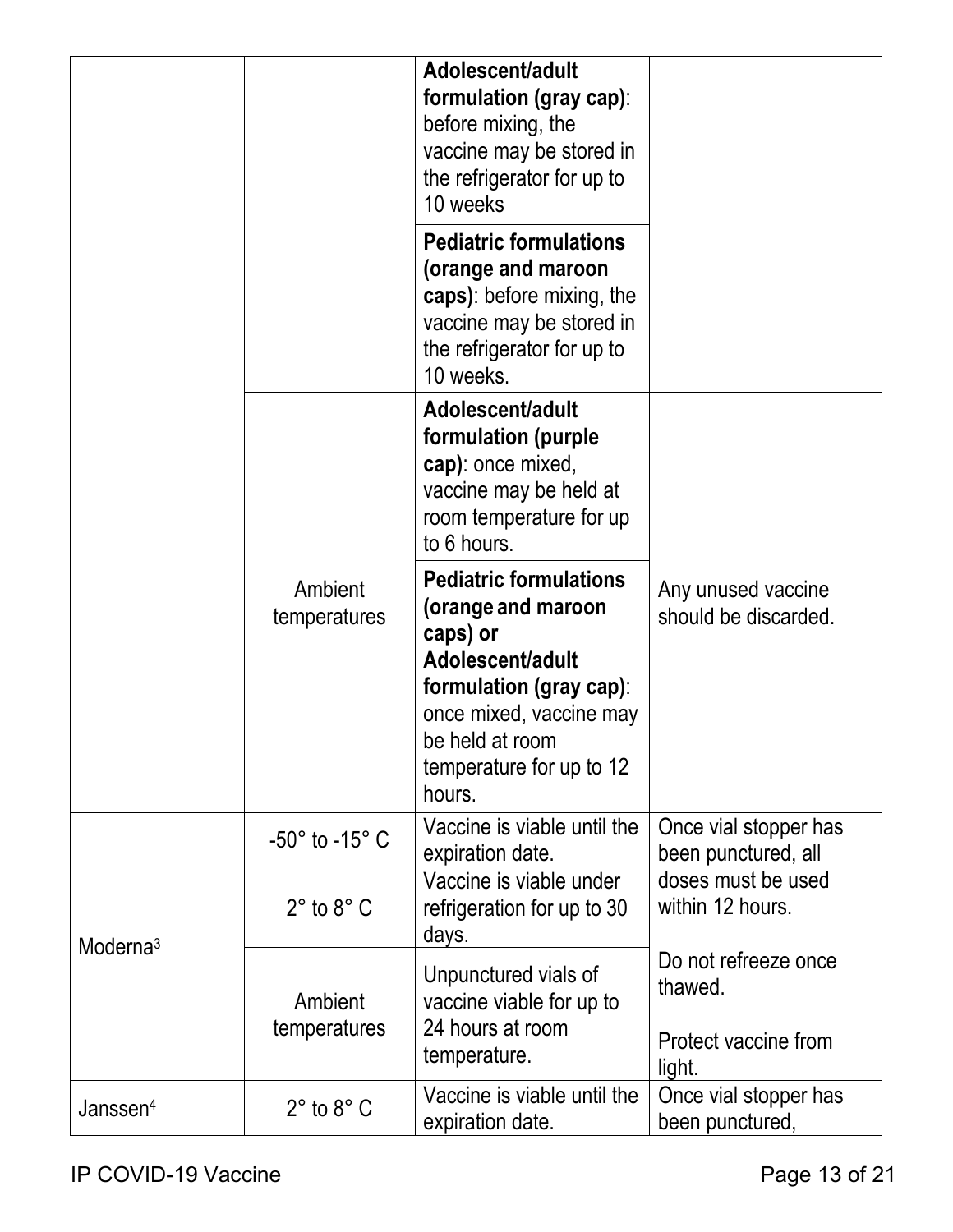| Ambient<br>temperatures | Unpunctured vials of<br>vaccine viable for up to<br>12 hours at room<br>temperature. | refrigerate remaining<br>doses for use within 6<br>hours. At room<br>temperature, remaining<br>doses must be used<br>within 2 hours. |
|-------------------------|--------------------------------------------------------------------------------------|--------------------------------------------------------------------------------------------------------------------------------------|
|                         |                                                                                      | Protect vaccine from<br>light.                                                                                                       |

## <span id="page-13-0"></span>**Adverse events reporting**

Report adverse events online to the Vaccine Adverse Events Reporting System (VAERS) at [https://vaers.hhs.gov/reportevent.html.](https://vaers.hhs.gov/reportevent.html)

VAERS Reporting Table:

[https://vaers.hhs.gov/docs/VAERS\\_Table\\_of\\_Reportable\\_Events\\_Following\\_Vaccina](https://vaers.hhs.gov/docs/VAERS_Table_of_Reportable_Events_Following_Vaccination.pdf) [tion.pdf](https://vaers.hhs.gov/docs/VAERS_Table_of_Reportable_Events_Following_Vaccination.pdf)

#### **Adverse events that must be reported under the Emergency Use Authorization**

- A. Vaccine administration errors, whether or not associated with an adverse event
- B. Serious adverse events, irrespective of attribution to vaccination
- C. Multisystem Inflammatory Syndrome
- <span id="page-13-1"></span>D. Cases of COVID-19 resulting in hospitalization or death

## **12. References**

- 1. Pfizer-BioNTech COVID-19 Vaccine, 12 years of age and older. Emergency use authorization (EUA) fact sheet and prescribing information, 17 Jun 2022, available at: [www.fda.gov/media/153713/download.](http://www.fda.gov/media/153713/download) Accessed 19 Jun 2022.
- 2. Interim clinical considerations for use of COVID-19 vaccines currently approved or authorized in the United States, 19 Jun 2022. Available at [www.cdc.gov/vaccines/covid-19/clinical-considerations/covid-19-vaccines](http://www.cdc.gov/vaccines/covid-19/clinical-considerations/covid-19-vaccines-us.html)[us.html.](http://www.cdc.gov/vaccines/covid-19/clinical-considerations/covid-19-vaccines-us.html) Accessed 19 Jun 2022.
- 3. Moderna. Package insert. January 2022. Available at: [www.fda.gov/media/155675/download.](http://www.fda.gov/media/155675/download) Accessed 19 Jun 2022 .
- 4. Janssen Biotech, Inc. Full emergency use authorization (EUA) prescribing information, 2021, 5 May 2022. Available at: [www.fda.gov/media/146304/download.](http://www.fda.gov/media/146304/download) Accessed 19 Jun 2022.
- 5. Pfizer-BioNTech COVID-19 Vaccine, 5–11 years of age. Emergency use authorization (EUA) fact sheet and prescribing information, 17 Jun 2022,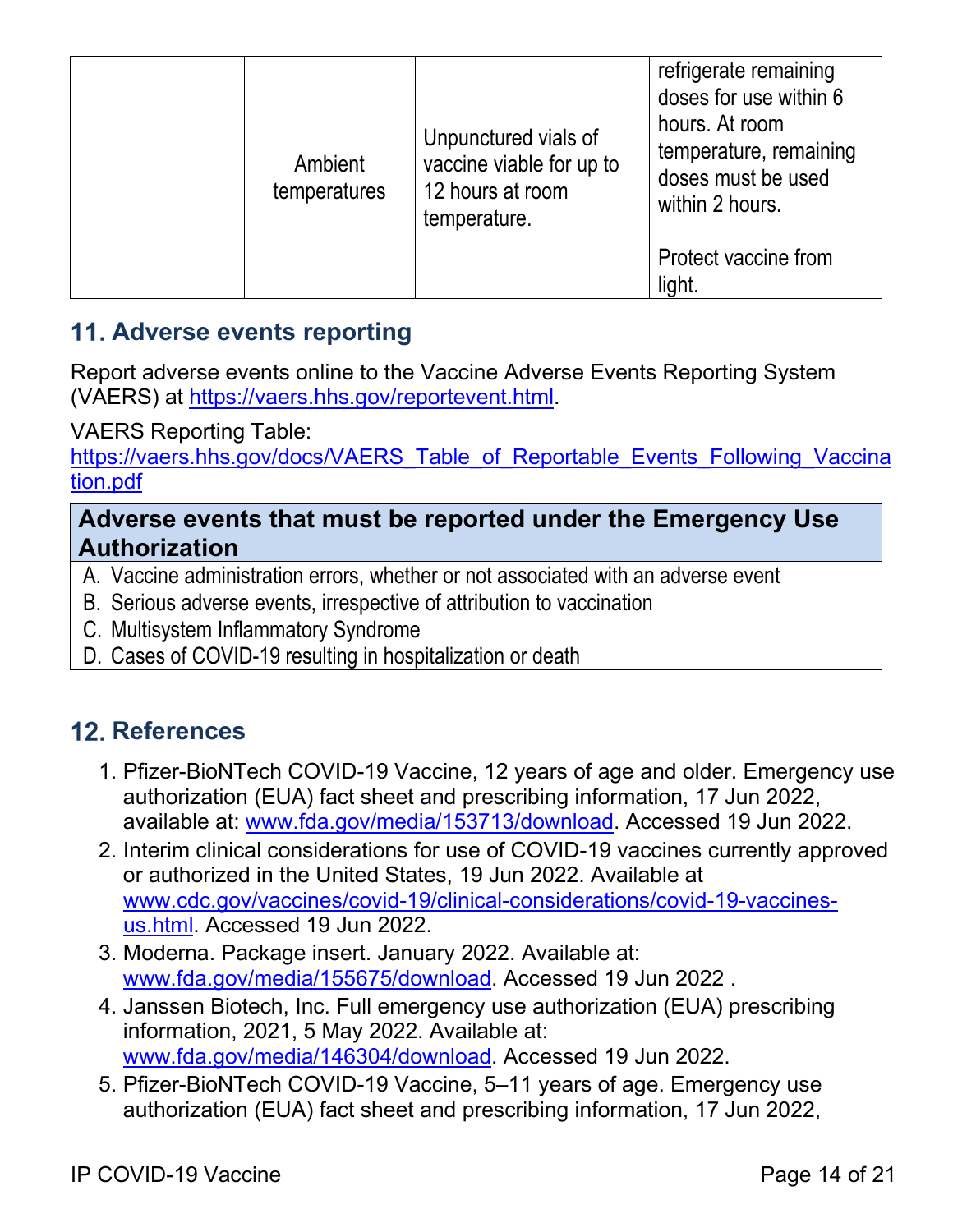available at: [www.fda.gov/media/153714/download.](https://www.fda.gov/media/153714/download) Accessed 19 Jun 2022.

- 6. Centers for Disease Control and Prevention. CDC Strengthens Recommendations and Expands Eligibility for COVID-19 Booster Shots. Available at: [www.cdc.gov/media/releases/2022/s0519-covid-booster](http://www.cdc.gov/media/releases/2022/s0519-covid-booster-acip.html.)[acip.html.A](http://www.cdc.gov/media/releases/2022/s0519-covid-booster-acip.html.)ccessed 19 Jun 2022.
- 7. Pfizer-BioNTech COVID-19 Vaccine, 6 months through 4 years of age, Emergency use authorization (EUA) fact sheet and prescribing information, 17 June 2022, available at [www.fda.gov/media/159312/download.](http://www.fda.gov/media/159312/download) Accessed 18 June 2022.
- 8. Moderna COVID-19 Vaccine, 6 months through 5 years of age, Emergency use authorization (EUA) fact sheet and prescribing information, 17 June 2022, available at: [www.fda.gov/media/159307/download.](http://www.fda.gov/media/159307/download) Accessed 18 June 2022.
- 9. Hall, Elisha. Interim Clinical Considerations Update for Pediatric Covid-19 Vaccines. Presented at June 18, 2022, Advisory Committee on Immunization Practices (ACIP) meeting and available at: [www.cdc.gov/vaccines/acip/meetings/downloads/slides-2022-06-17-18/04-](http://www.cdc.gov/vaccines/acip/meetings/downloads/slides-2022-06-17-18/04-COVID-Hall-508.pdf) [COVID-Hall-508.pdf.](http://www.cdc.gov/vaccines/acip/meetings/downloads/slides-2022-06-17-18/04-COVID-Hall-508.pdf) Accessed 18 June 2022.

To request this material in an alternative format (e.g., Braille) or to clarify any part of the above order, contact the Oregon Health Authority Immunization Program at 971- 673-0300 and 711 for TTY. For other questions, consult with the vaccine recipient's primary health care provider or a consulting physician.

Electronic copy of this immunization protocol is available at: [immunization protocols](https://www.oregon.gov/oha/ph/preventionwellness/vaccinesimmunization/immunizationproviderresources/pages/stdgordr.aspx) Electronic copy of this pharmacy protocol is available at: [pharmacy protocols](https://www.oregon.gov/oha/ph/preventionwellness/vaccinesimmunization/immunizationproviderresources/pages/pharmpro.aspx)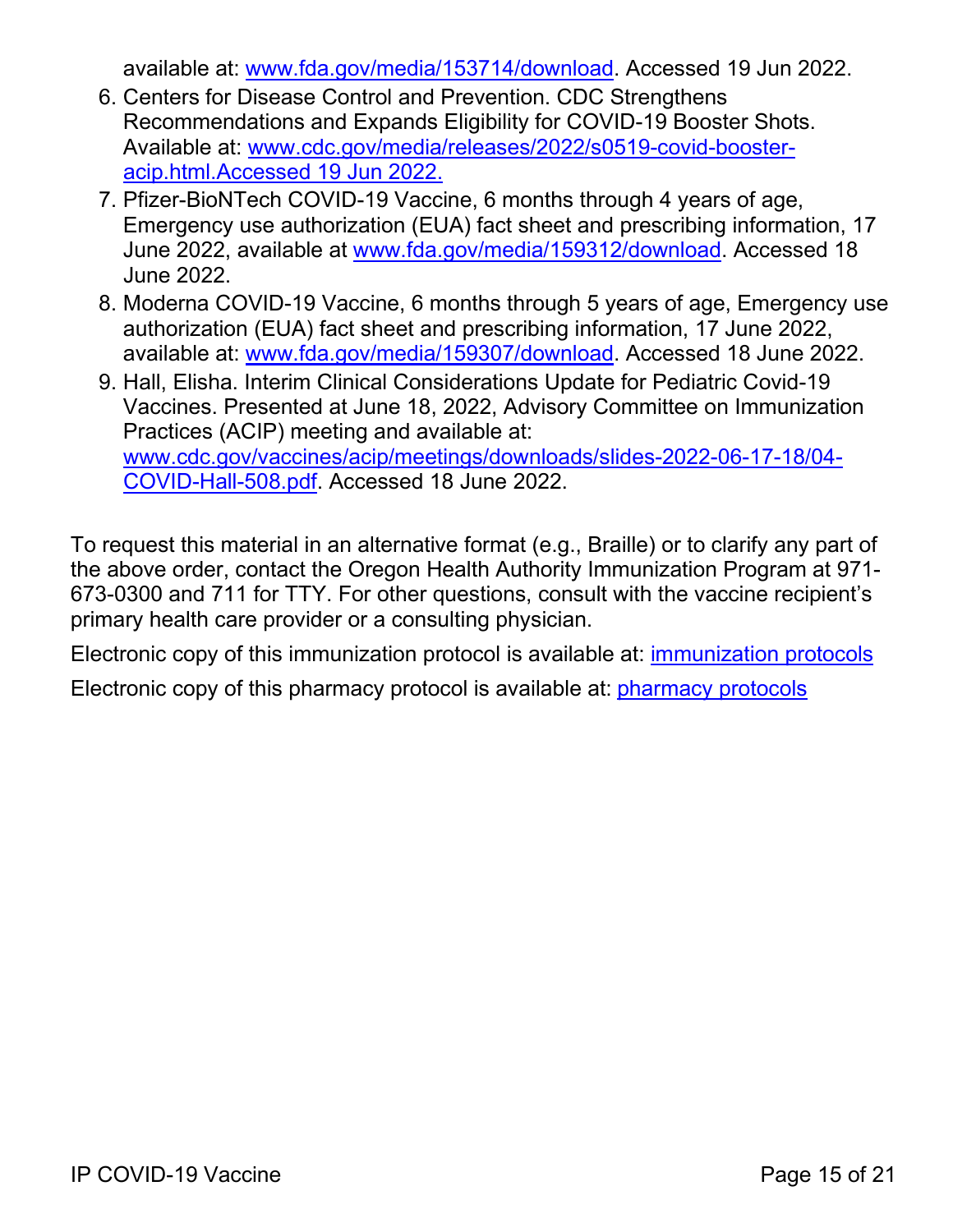## <span id="page-15-0"></span>13. Appendix A<sup>1</sup>

## Triage of persons presenting for COVID-19 vaccination:

| <b>CONTRAINDICATION TO</b><br><b>VACCINATION</b>                                                                                                                                                                                                                                           | PRECAUTION TO VACCINATION                                                                                                                                                                                                                                                                                                                                                     | <b>MAY PROCEED WITH</b><br><b>VACCINATION</b>                                                                                                                                                                                                                                                                       |
|--------------------------------------------------------------------------------------------------------------------------------------------------------------------------------------------------------------------------------------------------------------------------------------------|-------------------------------------------------------------------------------------------------------------------------------------------------------------------------------------------------------------------------------------------------------------------------------------------------------------------------------------------------------------------------------|---------------------------------------------------------------------------------------------------------------------------------------------------------------------------------------------------------------------------------------------------------------------------------------------------------------------|
| History of the following:<br>• Severe allergic reaction (e.g.,<br>anaphylaxis) after a previous<br>dose or to component of the<br>vaccinet<br>• Immediate allergic reaction*<br>of any severity after a previous<br>dose or known (diagnosed)<br>allergy to a component of the<br>vaccinet | Among people without a contraindication, a history of:<br>• Any immediate allergic reaction* to other vaccines or<br>injectable therapies#<br>Note: people with a contraindication to mRNA COVID-19<br>vaccines have a precaution to Janssen COVID-19 vaccine,<br>and vice versa. See footnote for additional information on<br>additional measures to take in these people.# | Among people without<br>a contraindication or<br>precaution, a history of:<br>• Allergy to oral<br>medications<br>(including the oral<br>equivalent of an<br>injectable<br>medication)<br>• History of food,<br>pet, insect, venom,<br>environmental.<br>latex, etc., allergies<br>• Family history of<br>allergies |
| <b>Actions:</b><br>• Do not vaccinate.<br>• Consider referral to allergist-<br>immunologist.<br>• Consider other vaccine<br>alternative. <sup>+</sup>                                                                                                                                      | <b>Actions:</b><br>• Risk assessment<br>• Consider referral to allergist-immunologist<br>• 30-minute observation period if vaccinated                                                                                                                                                                                                                                         | <b>Actions:</b><br>• 30-minute<br>observation<br>period: people<br>with history of<br>anaphylaxis (due<br>to any cause)<br>• 15-minute<br>observation<br>period: all other<br>people                                                                                                                                |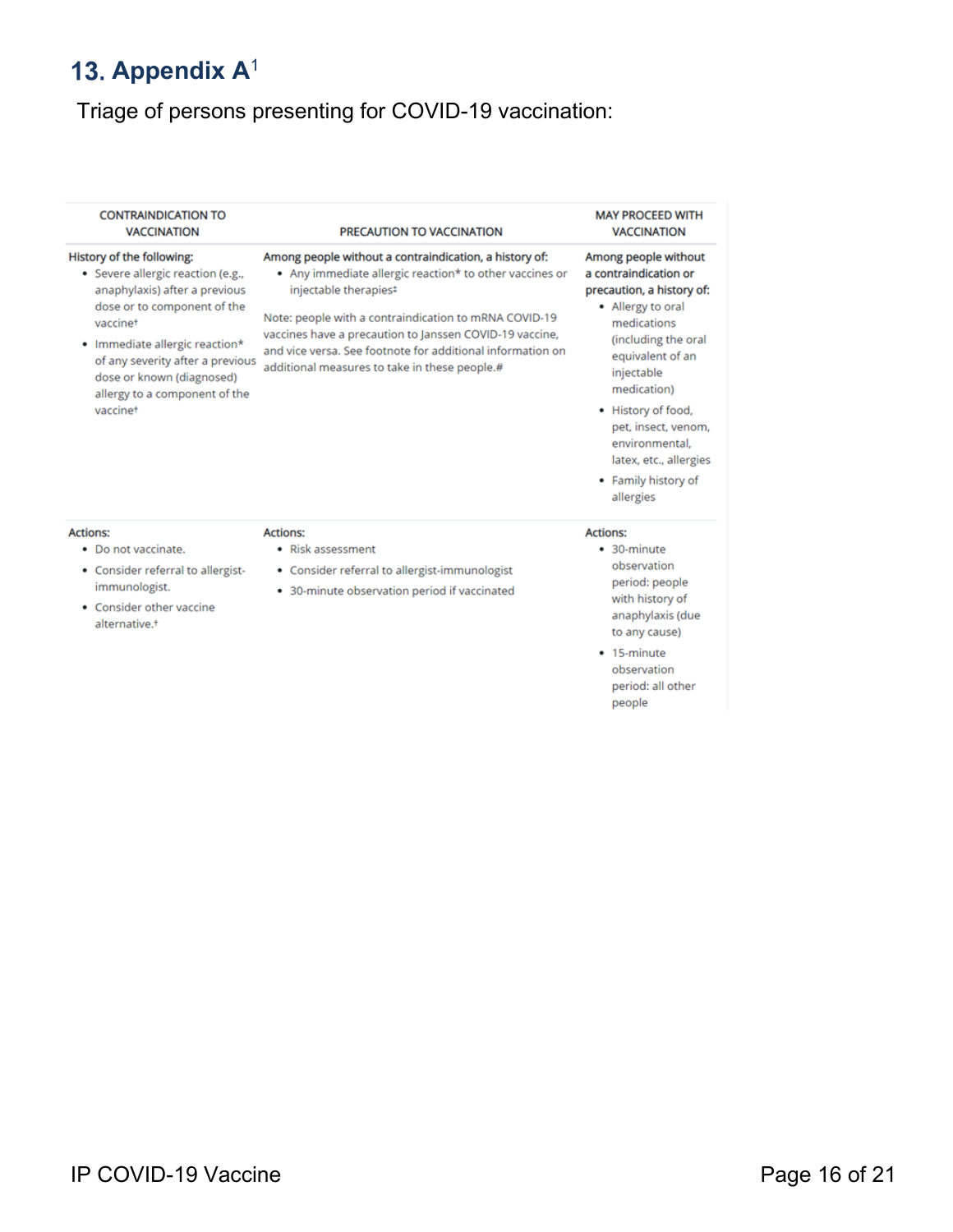## <span id="page-16-0"></span>**14. Appendix B**

In patients who experience post-vaccination symptoms, determining the etiology (including allergic reaction, vasovagal reaction, or vaccine side effects) is important to determine whether a person can receive additional doses of the vaccine (including the second dose of an mRNA COVID-19 vaccine). The following table of signs and symptoms is meant to serve as a resource but might not be exhaustive, and patients might not have all signs or symptoms. Providers should use their clinical judgement when assessing patients to determine the diagnosis and management.

| <b>Characteristic</b>                                                                                  | <b>Allergic reactions</b><br>(including anaphylaxis)                                                                         | <b>Vasovagal reaction</b>                                                                                                                                                                                          | <b>Vaccine side</b><br>effects (local and<br>systemic)                                                   |  |
|--------------------------------------------------------------------------------------------------------|------------------------------------------------------------------------------------------------------------------------------|--------------------------------------------------------------------------------------------------------------------------------------------------------------------------------------------------------------------|----------------------------------------------------------------------------------------------------------|--|
| Timing after<br>vaccination                                                                            | Most occur within 15-<br>30 minutes of<br>vaccination                                                                        | Most occur within 15 minutes                                                                                                                                                                                       | Median of 1 to 3<br>days after<br>vaccination (with<br>most occurring the<br>day after<br>vaccination)   |  |
| Signs and symptoms                                                                                     |                                                                                                                              |                                                                                                                                                                                                                    |                                                                                                          |  |
| Constitutional                                                                                         | Feeling of impending<br>doom                                                                                                 | Feeling warm or cold                                                                                                                                                                                               | Fever, chills,<br>fatigue                                                                                |  |
| Cutaneous                                                                                              | Skin symptoms<br>present in ~90% of<br>people with<br>anaphylaxis, including<br>pruritus, urticaria,<br>flushing, angioedema | Pallor, diaphoresis, clammy skin, sensation<br>of facial warmth                                                                                                                                                    | Pain, erythema, or<br>swelling at<br>injection site;<br>lymphadenopathy<br>in same arm as<br>vaccination |  |
| Neurologic                                                                                             | Confusion,<br>disorientation.<br>dizziness.<br>lightheadedness,<br>weakness, loss of<br>consciousness                        | Dizziness, lightheadedness, syncope (often<br>after prodromal symptoms for a few<br>seconds or minutes), weakness, changes in<br>vision (such as spots of flickering lights,<br>tunnel vision), changes in hearing | Headache                                                                                                 |  |
| Respiratory                                                                                            | Shortness of breath,<br>wheezing,<br>bronchospasm, stridor,<br>hypoxia                                                       | Variable; if accompanied by anxiety, might<br>have an elevated respiratory rate                                                                                                                                    | N/A                                                                                                      |  |
| Cardiovascular                                                                                         | Hypotension,<br>tachycardia                                                                                                  | Variable; might have hypotension or<br>bradycardia during syncopal event                                                                                                                                           | N/A                                                                                                      |  |
| Gastrointestinal                                                                                       | Nausea, vomiting,<br>abdominal cramps,<br>diarrhea                                                                           | Nausea, vomiting                                                                                                                                                                                                   | Vomiting or<br>diarrhea might<br>occur                                                                   |  |
| Musculoskeletal                                                                                        | N/A                                                                                                                          | N/A                                                                                                                                                                                                                | Myalgia, arthralgia                                                                                      |  |
| Vaccine and clinical management recommendations                                                        |                                                                                                                              |                                                                                                                                                                                                                    |                                                                                                          |  |
| If vaccinated with<br>mRNA COVID-19<br>vaccine as first dose.<br>recommended to<br>receive second mRNA | No                                                                                                                           | Yes                                                                                                                                                                                                                | <b>Yes</b>                                                                                               |  |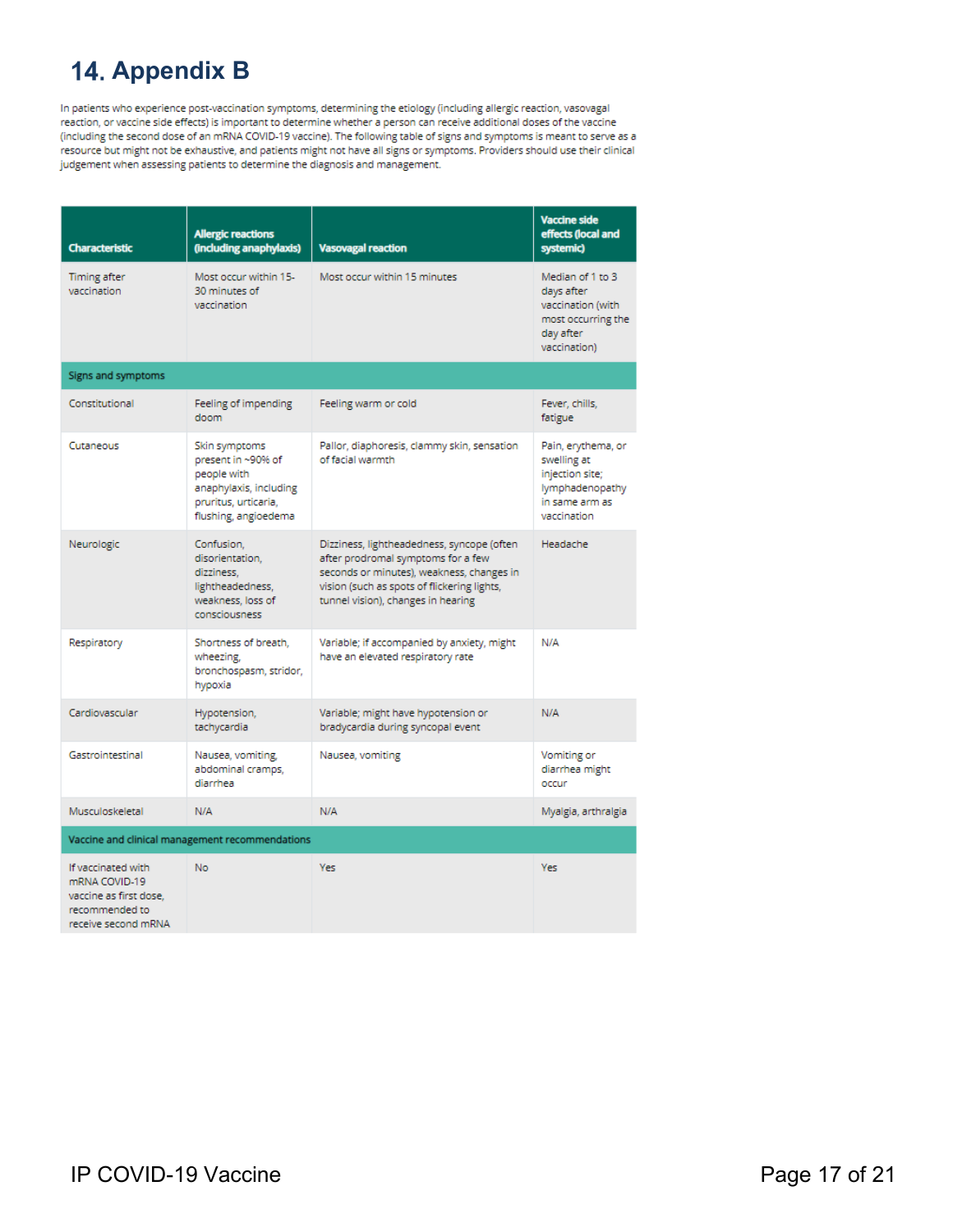## <span id="page-17-0"></span>**Appendix C2**

#### **People vaccinated outside the United States**

People who were vaccinated outside the United States with a currently FDAapproved or FDA-authorized COVID-19 vaccine:

- If they received all the recommended doses of a single dose or 2-dose primary COVID-19 vaccine series, they are considered fully vaccinated.
- If they received the first dose of a 2-dose mRNA COVID-19 vaccine series, they do not need to restart the vaccine series in the United States. They should receive the second dose as close to the recommended time as possible and are considered fully vaccinated upon completion of the 2-dose primary series. This also applies to people who were vaccinated in countries where only a single mRNA dose is administered; they are not considered fully vaccinated in the United States until after completion of the 2-dose series.
- People who are moderately or severely immunocompromised and were vaccinated with a 2-dose mRNA COVID-19 vaccine primary series or a single dose of Janssen vaccine should receive an additional primary dose of an mRNA vaccine ≥28 days after the previous dose.

People who completed all the recommended doses of an WHO-EUL COVID-19 vaccine not approved or authorized by FDA, or people who completed a mix and match series composed of any combination of FDA-approved, FDA-authorized, or WHO-EUL COVID-19 vaccines:

- Are considered fully vaccinated.
- Under the EUI, people aged ≥5 years who are moderately or severely immunocompromised should receive an additional primary dose of an mRNA vaccine at least 28 days after receiving the second vaccine dose of their primary series. Only Pfizer-BioNTech COVID-19 vaccine may be used in children <18 years of age.
- Under the EUI, people aged ≥12 years (including people who are moderately or severely immunocompromised who received an additional primary dose) are eligible to receive a single booster dose of mRNA COVID-19 vaccine at least 5 months after completing their primary series. The interval may be shortened to 3 months for people who are immunocompromised.

People who received only the first dose of a multidose WHO-EUL COVID-19 primary series that is not FDA-approved or FDA-authorized, or who received all or some of the recommended doses of a COVID-19 vaccine primary series that is not listed for emergency use by WHO:

• Should be offered primary vaccination with an FDA-approved or FDAauthorized COVID-19 vaccine, with a minimum interval of at least 28 days since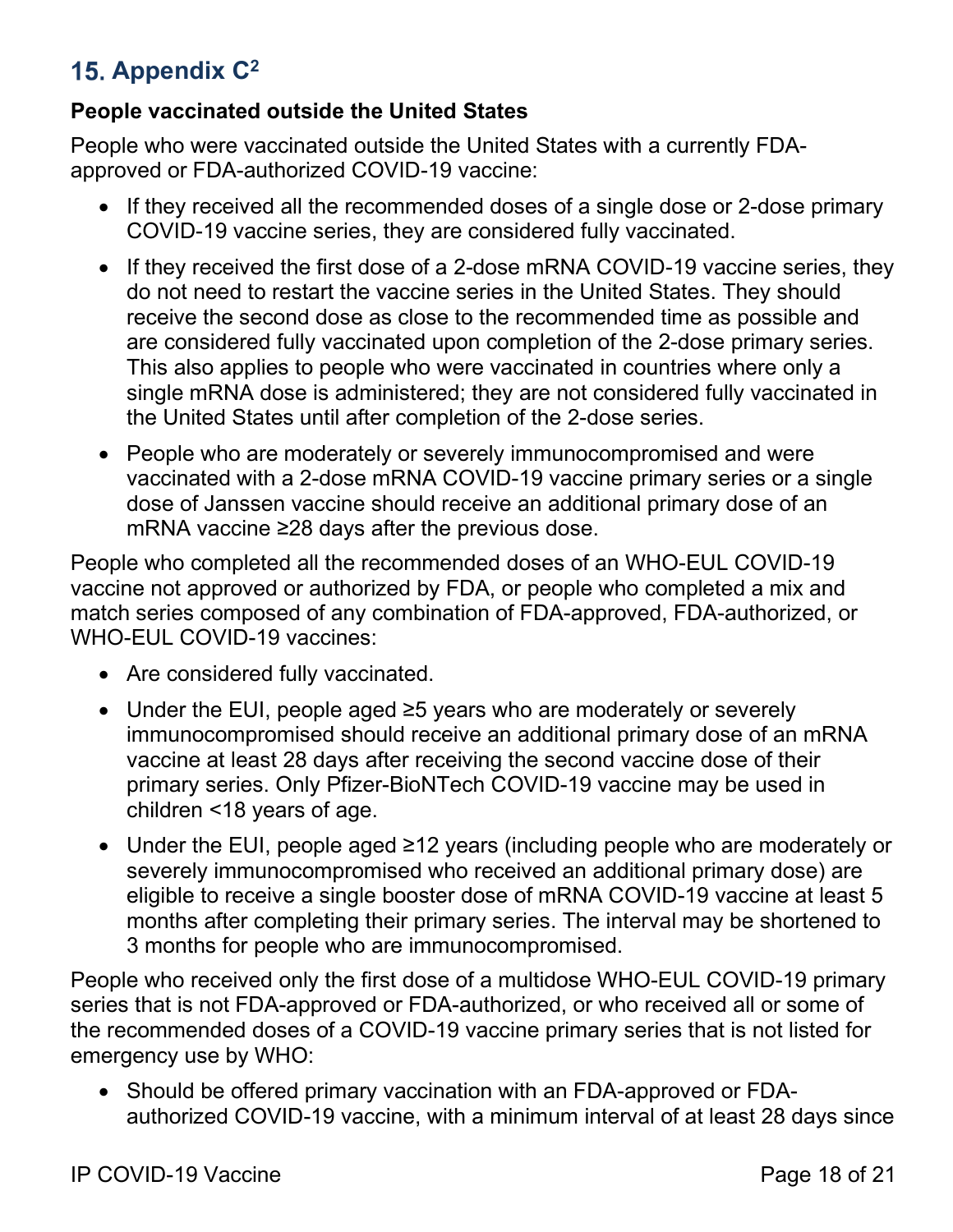receipt of the last dose of a non-FDA-approved/authorized vaccine. mRNA vaccines are preferred.

• After completion of primary vaccination with an FDA-approved or FDAauthorized COVID-19 vaccine, these individuals are considered fully vaccinated, and are not recommended to receive an additional primary or booster dose at this time.

#### **People vaccinated as part of a clinical trial in the United States**

Participants in clinical trials within or outside the United States who received all of the recommended "active" (not placebo) primary series doses of a WHO-EUL COVID-19 vaccine that is not FDA-approved or FDA-authorized or a vaccine that is not listed for emergency use by WHO but for which a U.S. data and safety monitoring board or equivalent has independently confirmed efficacy (i.e., Novavax COVID-19 vaccine, Moderna COVID-19 vaccine in children aged 6-17 years):

- Are considered fully vaccinated.
- Unless they have received or plan to receive an additional dose through a clinical trial, under EUI, people who are moderately or severely immunocompromised clinical trial participants aged ≥5 years should receive an additional primary dose of a mRNA COVID-19 vaccine at least 28 days after receiving the second vaccine dose of their primary series. Only Pfizer-BioNTech COVID-19 vaccine may be used in children <18 years of age.
- Unless they have received or plan to receive a booster dose through a clinical trial, under EUI, clinical trial participants aged ≥12 years (including moderately or severely immunocompromised people who received an additional primary dose) are eligible to receive a single booster dose of mRNA COVID-19 vaccine at least 5 months after completing their primary series. The interval may be reduced to 3 months for people who are immunocompromised. Only Pfizer-BioNTech COVID-19 vaccine may be used in children <18 years of age.
- If clinical trial participants have questions about whether they should receive an additional and/or booster dose outside of the clinical trial, they should consult with their healthcare provider.

Clinical trial participants who did not receive all of the recommended doses, or who received other vaccines not listed above, should consult with their healthcare provider to determine if they should receive an FDA-approved or FDA-authorized COVID-19 vaccine series.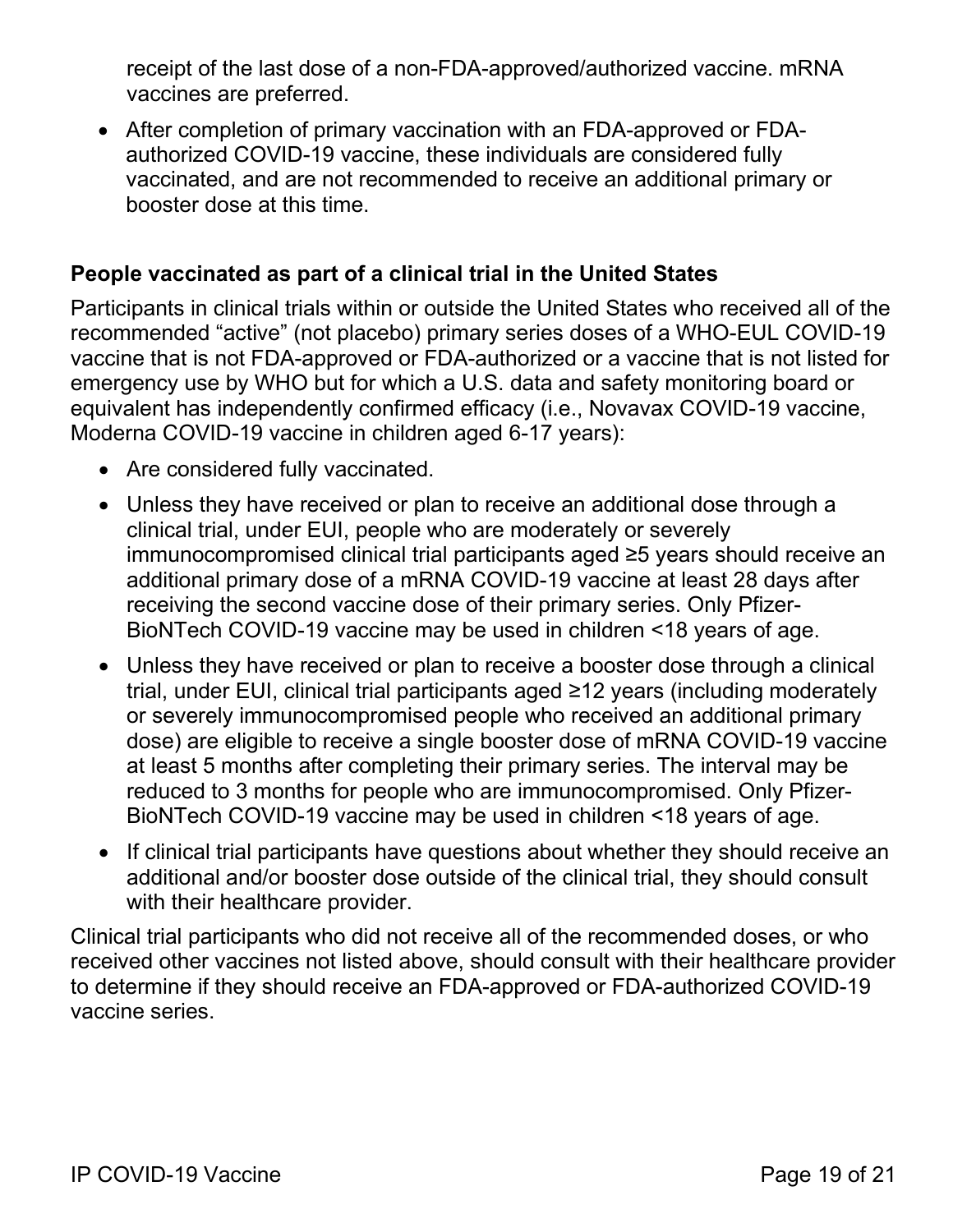## <span id="page-19-0"></span>**16. Appendix D**

Minor Consent

- Under Oregon law (ORS 109.640) minors 15 and older have the legal authority to consent to medical treatment, including vaccinations, provided by a physician, physician assistant, naturopath, nurse practitioner, dentist or optometrist, or other professionals operating under the license of, or at the direction of, these providers. Parent or guardian consent cannot be required. OAR 333-003-5000. A sample consent form for minors age 12 to 14 can be found under Forms at [https://www.oregon.gov/oha/PH/PREVENTIONWELLNESS/VACCINESIMMU](https://www.oregon.gov/oha/PH/PREVENTIONWELLNESS/VACCINESIMMUNIZATION/IMMUNIZATIONPROVIDERRESOURCES/Pages/COVIDvaccine.aspx) [NIZATION/IMMUNIZATIONPROVIDERRESOURCES/Pages/COVIDvaccine.a](https://www.oregon.gov/oha/PH/PREVENTIONWELLNESS/VACCINESIMMUNIZATION/IMMUNIZATIONPROVIDERRESOURCES/Pages/COVIDvaccine.aspx)
	- [spx.](https://www.oregon.gov/oha/PH/PREVENTIONWELLNESS/VACCINESIMMUNIZATION/IMMUNIZATIONPROVIDERRESOURCES/Pages/COVIDvaccine.aspx)
- Most locations where COVID-19 vaccinations are provided have oversight by a medical provider on this list and therefore minors 15 and older can consent to vaccination. *OHA prohibits a provider listed above, or anyone operating under the license of or at the direction of these providers, from requiring parental consent for a minor 15 or older, if that minor is exercising their right to consent to vaccination***.** A provider may, but is not required to, inform a parent or guardian about the vaccination (ORS 109.650).